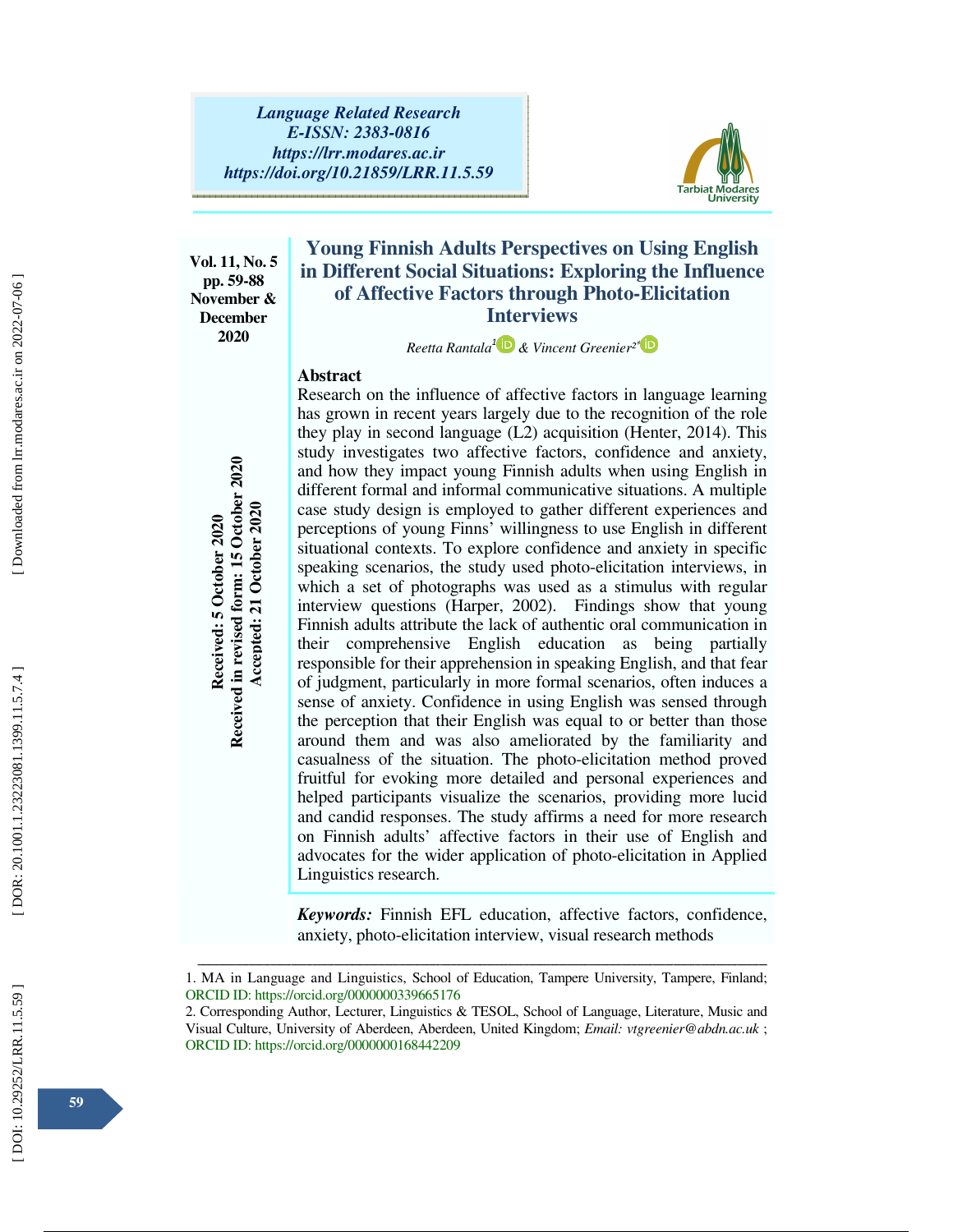#### **1. Introduction**

There is a common perception that young Finnish people are confident and skilled in using English, yet several studies have reported that communicating effectively in English is a concern for many, even if they have performed well in English courses in school (Kalaja et al., 2011; Paakki, 2016). This perceived lack of communicative competence deserves increased attention given the growing role of English in Finnish society and its important implications for educational policies related to internationalization (Ranta, 2010; van Splunder, 2016). A study by Ranta (2010) highlights that younger teachers, concerned about the emphasis on nativelike varieties in the English curriculum, wish to focus more on students' overall communicative competency rather than normative accuracy, and hope to convey to their students a sense that English is a 'universal language', thus acknowledging that the academic objective has not given adequate consideration to developing communication skills in the comprehensive education curriculum.

Most studies in the Finnish context have focused on general attitudes towards learning and using English in Finland (Dufva et al *.*, 2007; Leppänen & Nikula, 2007; Ranta, 2010; Taavitsainen & Pahta, 2003), or on its expanding adoption in higher education (Soler-Carbonell et al., 2017; van Splunder, 2016), while little research has explicitly attended to young Finnish people's perceptions of speaking English in common communicative situations. Therefore, the purpose of this study is to attempt to describe and understand how young Finnish adults feel when speaking English and how the influence of certain affective factors —the emotional characteristics affecting how one responds to any situation (Gardner & MacIntyre, 1993) —is perceived in different formal and informal situations. This study explores how affective factors can have either a positive or negative influence on one's oral performance in different communicative scenarios. A simultaneous focus of the study is to evaluate the effectiveness of photo-elicitation in evincing greater detail in participant responses and its potential for better understanding the participants' feelings toward using English in different social circumstances. The study examines two research questions:

1) How do the affective learner variables of self-confidence and language anxiety influence young Finnish adults' communicative engagement in English in different social situations?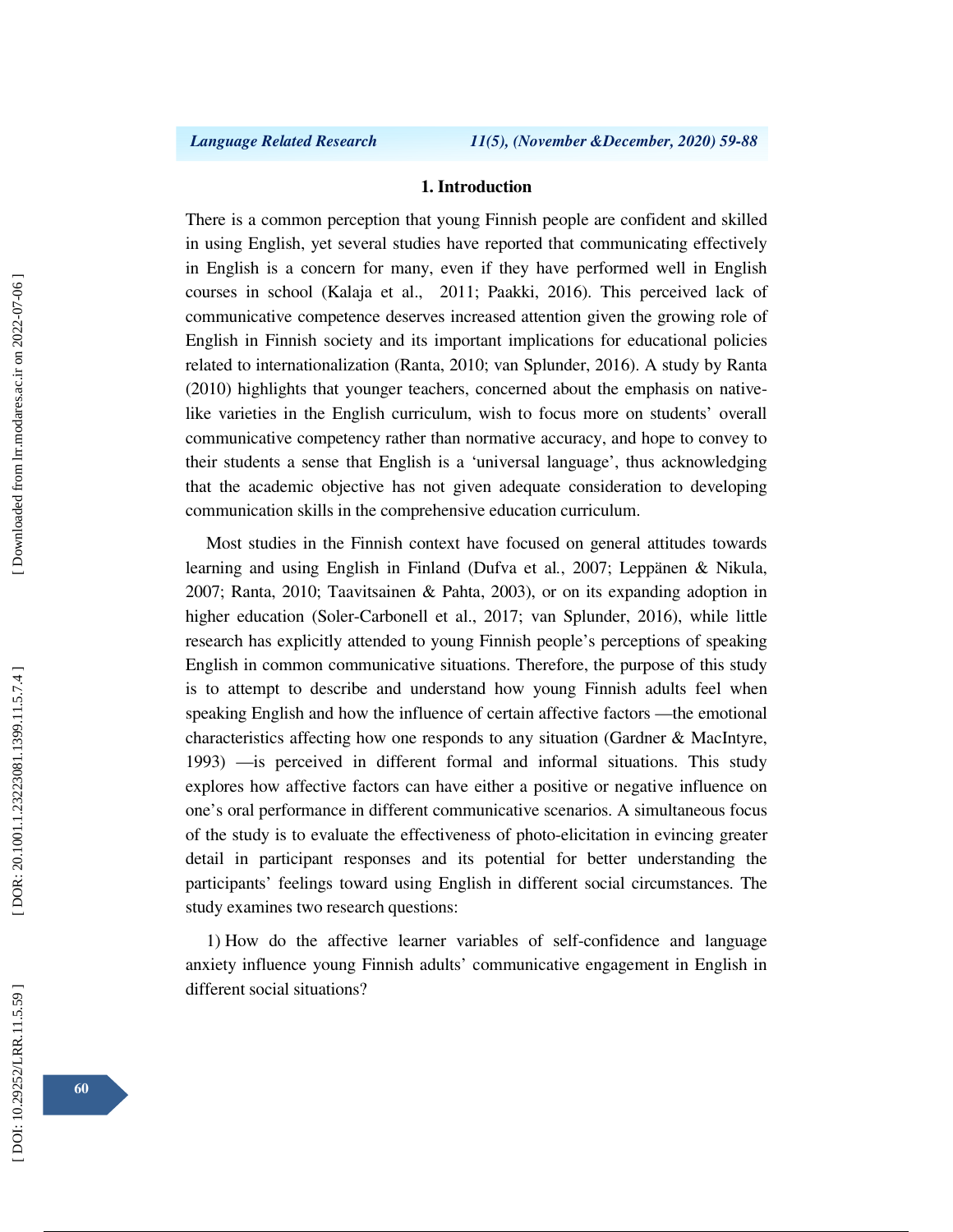2) Does the photo-elicitation technique used during interviews aid in eliciting participants' responses concerning self-confidence and language anxiety?

The first question investigates how self-confidence and language anxiety influence young Finnish adults' oral engagement in English when encountering different formal and informal situations. In terms of language learning, selfconfidence is defined by one's judgments and evaluations regarding one's skills and abilities to communicate in the foreign language (e.g., MacIntyre et al., 1998; Park & Lee, 2005). In contrast, language anxiety refers to the apprehension and unease experienced when using the target language (Gardner & MacIntyre, 1993). High self-confidence is thought to have a positive influence on performance and willingness to speak (e.g., Ni, 2012; Park & Lee, 2005) whereas language anxiety is often negatively associated with both (e.g., Habrat, 2018; MacIntyre et al., 1998; Woodrow, 2006). The second research question explores how photo-elicitation interviews, the use of a set of photographs as a stimulus during an interview (Meo 2010), influences the participants' answers and helps participants analyze patterns concerning the affective factors of self-confidence and language anxiety. It has been suggested that photos add richness to interviews, can trigger participants' memories, and evoke different kinds of responses than regular verbal interviews (Meo, 2010; Shaw, 2013). This study queries how the approach helps to evoke such insights as it pertains to participants' affective domain when using English in different communicative situations.

### **2. Literature Review**

Although English does not have an official status in Finland (Kalaja et al., 2011), it is arguably needed more than ever before because international relations, political processes, and the broadening cultural diversity within Finland require good language skills from more people (e.g., Harjanne & Tella, 2010; Kopperoinen, 2011; Leppänen & Nikula, 2007). Because of this growing need for English competency in daily interactions, along with its prevalence in mass media (e.g., music, movies, news, TV-series, and video games), English occupies a remarkably prominent part of young people's lives (Ranta, 2010; Taavitsainen & Pahta, 2003) and has, accordingly, become the most common first foreign language of study for most students in Finland (Leppänen et al., 2011; Taavitsainen & Pahta, 2003).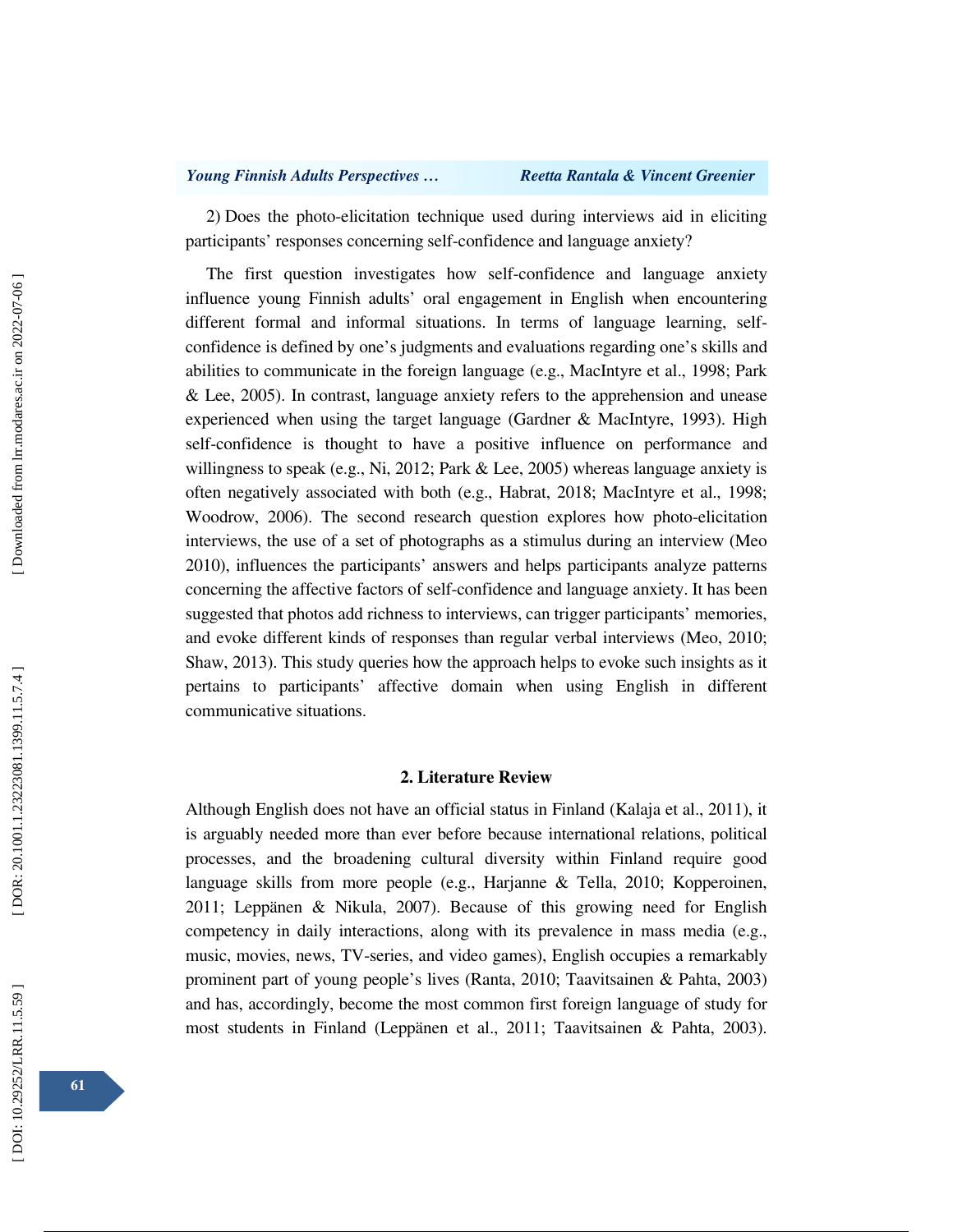English is emphasized in the Finnish educational system as it is a compulsory subject in both primary and secondary education (Kopperoinen, 2011; Ranta, 2010). In primary schools, it is the first, and sometimes only, foreign language available. In secondary education, which spans from ages 13-19, students have the option to enrol in other foreign languages, including German, Spanish, Russian, Italian, and French, as part of their compulsory requirements, but the vast majority of students will continue to study English. Previous studies have reported that the teaching of English in Finnish schools is generally effective as it covers the basic aspects of language learning and provides significant opportunities for students to become skilled in the use of English (Aro, 2013; Kalaja et al., 2011).

The National Survey on the English Language in Finland (NSELF) (Leppänen et al., 2011) found that 16% of the 1,495 survey participants who had studied English for over ten years considered their skills as "great." The authors of the survey offered this as support for the assumption that many young Finns are confident in English, but when extrapolated to the general population of Finnish citizens between the ages of 15-24, this equates to a proportionally small number of people, and the survey is likely skewed by selection bias. Further, the figure refers to students' self-evaluation of "general English ability", but many Finnish people find speaking more challenging than other language skills such as listening and reading (Leppänen et al., 2011; Paakki, 2016). Studies have shown that students evaluate their passive, receptive skills in English better than productive skills (Leppänen et al., 2011) and hence would prefer more communicative language teaching to increase their confidence to speak English in authentic communicative situations (Aro, 2013; Kalaja et al., 2011; Paakki, 2016). Indeed, there is said to be a significant difference between the oral skill practices in school and the authentic communicative situations that are plausible in real life, inferring that many believe the English speaking activities in the curriculum are not especially authentic (Kalaja et al., 2011). It is also worth noting that, although most English communication in the real world takes place between two (or more) non-native speakers, the listening material in the Finnish national curriculum textbooks is dominated by nativespeaker varieties (Kopperoinen, 2011).

The participants in Ranta's (2010) study, which examined Finnish teachers' and students' general awareness of the global role of English in the context of English as a Lingua Franca (ELF) as well as their attitudes toward native and non-native varieties of English, reported that, in their experience, English education pays more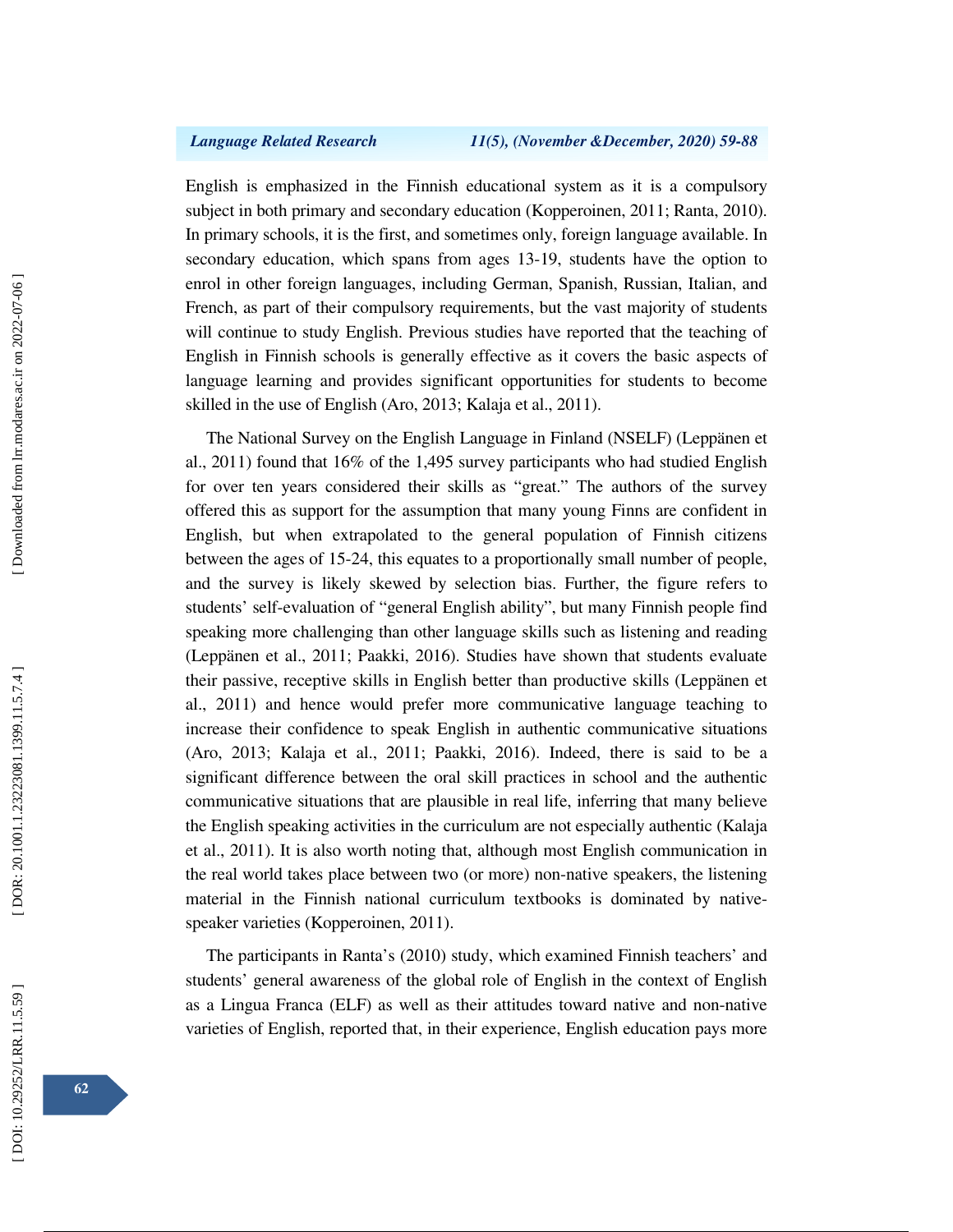attention to grammatical correctness than students' ability to communicate. This can negatively influence students' confidence and willingness to take part in classroom speaking activities as the fear of mistakes is said to originate from teaching (Ranta, 2010). One reason for this might be that a significant part of English learning occurs through textbooks instead of communicating with peers (e.g., Dufva et al., 2007; Kalaja et al., 2011). This could explain why students feel textbooks mostly focus on grammar and vocabulary and that oral skills are overlooked in comparison (Harjanne & Tella, 2010; Kalaja et al., 2011). Despite claims of grammar-based teaching (Harjanne & Tella's, 2010), and evidence of a greater grammar focus in English textbooks when compared to some other European nations (Tammenga-Helmantel & Maijala, 2019), young Finnish people have generally expressed that the curriculum enables them to use English independently (Aro, 2013; Ranta, 2010), however, recent research on young people's perspectives of English education is lacking in the Finnish context. Indeed, it should be acknowledged that the NSELF survey, the last such large-scale survey taken on the attitude toward and use of English in Finland, was conducted nearly a decade ago, but English remains the dominant choice for foreign language study (Jaatinen & Saarivurta, 2014). In light of the ever-increasing presence of English in Finnish society and recent innovations in the English curriculum as more schools implement CLIL and other approaches to English-mediated instruction (EMI) (Roiha, 2019), there is a need to better understand young Finns' current perspectives toward studying and using English in school and in social interaction, and the affective factors that impact actual communicative practice.

## *2.1. Affective Factors in Learning and Speaking a Foreign Language*

The term *affect* refers to the various aspects of emotions and feelings (e.g., Brown, 2000; Guo & Wang, 2013; Park & Lee, 2005) which influence individuals' learning outcomes and how they react to different situations (e.g., Gardner & MacIntyre, 1993; Ni, 2012). In foreign language learning, the affective factors refer to individual variables of learners which can affect a learning experience either negatively or positively (e.g., Ni, 2012; Park & Lee, 2005). The affective factors under investigation in this study were self-confidence and language anxiety, which are highly correlated with each other and strongly related to oral performance and speaking achievement (Henter, 2014; MacIntyre et al., 1998; Ni; Park & Lee, 2005;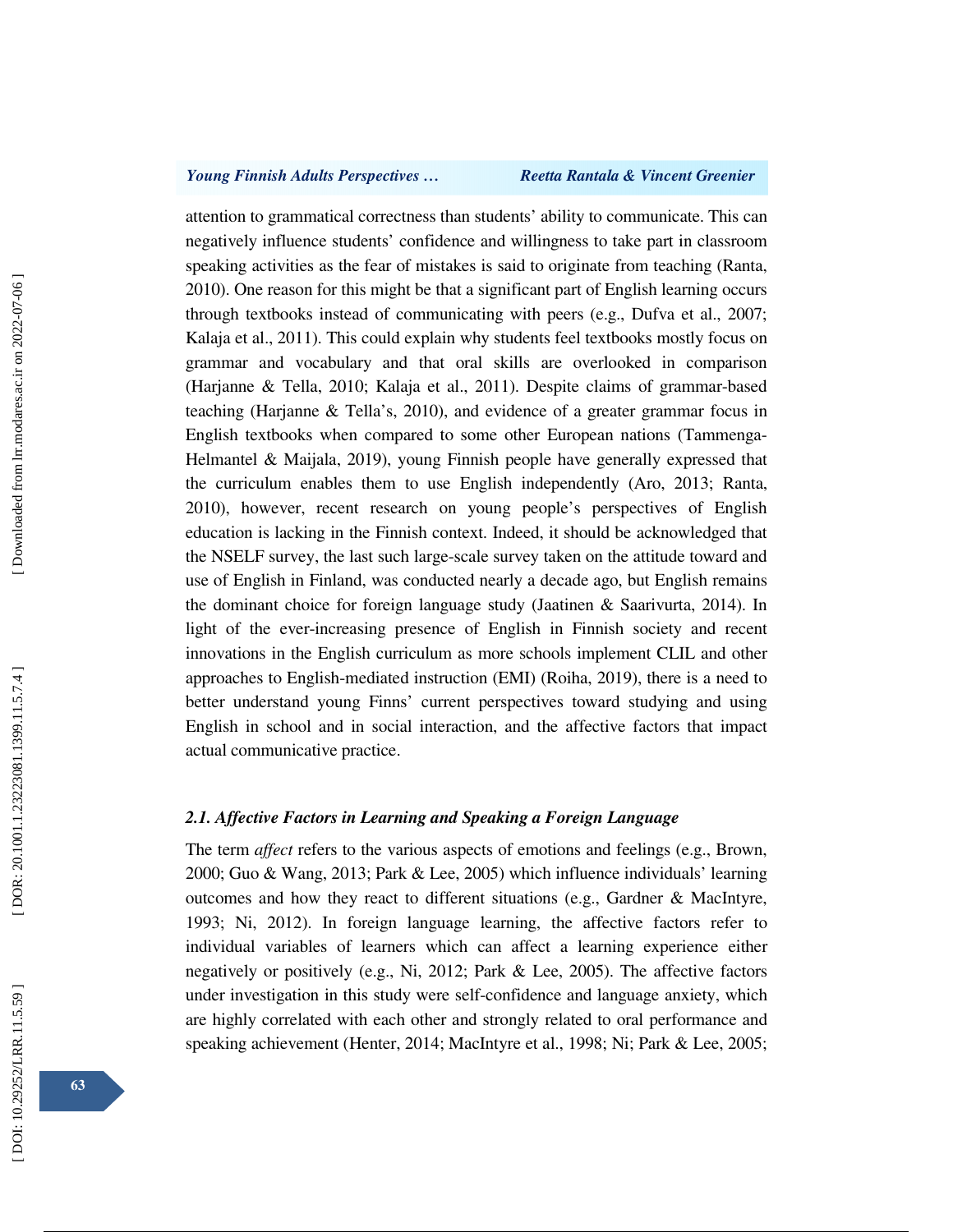Riasati, 2018).

Self-confidence involves judgments, beliefs, and evaluations about one's own skills and values (Park & Lee, 2005). In foreign language speaking situations, traitlike self-confidence is often separated from state self-confidence, which is a momentary feeling of confidence in a given situation (MacIntyre et al., 1998). State self-confidence refers to one's self-appraisal in particular situations (Brown, 2000), and it is connected to reduced anxiety and perceived competence, which means having the capacity, knowledge, and skills to communicate effectively in a given moment (MacIntyre et al., 1998). However, studies have shown that self-confidence can be negatively influenced by teachers' exceedingly high expectations of performance, for example (Habrat, 2018), and people considering themselves in some way limited in the target language (Park & Lee, 2005). As these factors can exacerbate one's lack of confidence, they can, therefore, also trigger language anxiety.

Anxiety is a negative affective variable which is often associated with self-doubt, worry, and uneasiness (Guo & Wang, 2013). In foreign language situations, there is also a distinction made between the more stable and general trait anxiety and situation-specific anxiety (Park & Lee, 2005; Woodrow, 2006). Foreign language anxiety is a type of situational anxiety described as apprehension experienced when attempting to use and communicate in the target language in which the individual is not fully proficient (Gardner & MacIntyre, 1993; Ni, 2012). Park and Lee (2005) showed that criticism and fear of negative evaluation can adversely influence students' oral communication and performance, and Woodrow (2006) reported in her study that interaction with native speakers and performing in front of others were major causes of anxiety. While high self-confidence and positive evaluation generally encourage learners to speak the target language, the negative impact of anxiety often decreases this willingness (Habrat 2018; MacIntyre et al., 1998; Riasati, 2018). As anxiety negatively correlates to self-confidence, anything that increases anxiety, such as repeated unpleasant prior experiences or the size of the audience, can serve to lower self-confidence (MacIntyre et al., 1998). Low competency levels can result from the sustained feeling of anxiety in the language learning process, and this, in turn, will negatively affect self-confidence, especially in unfamiliar situations (Alnuzaili & Uddin, 2020; Jin et al., 2017; MacIntyre et al., 1998; Riasati, 2018).

Based on Park and Lee's (2005) study, self-confidence and oral performance are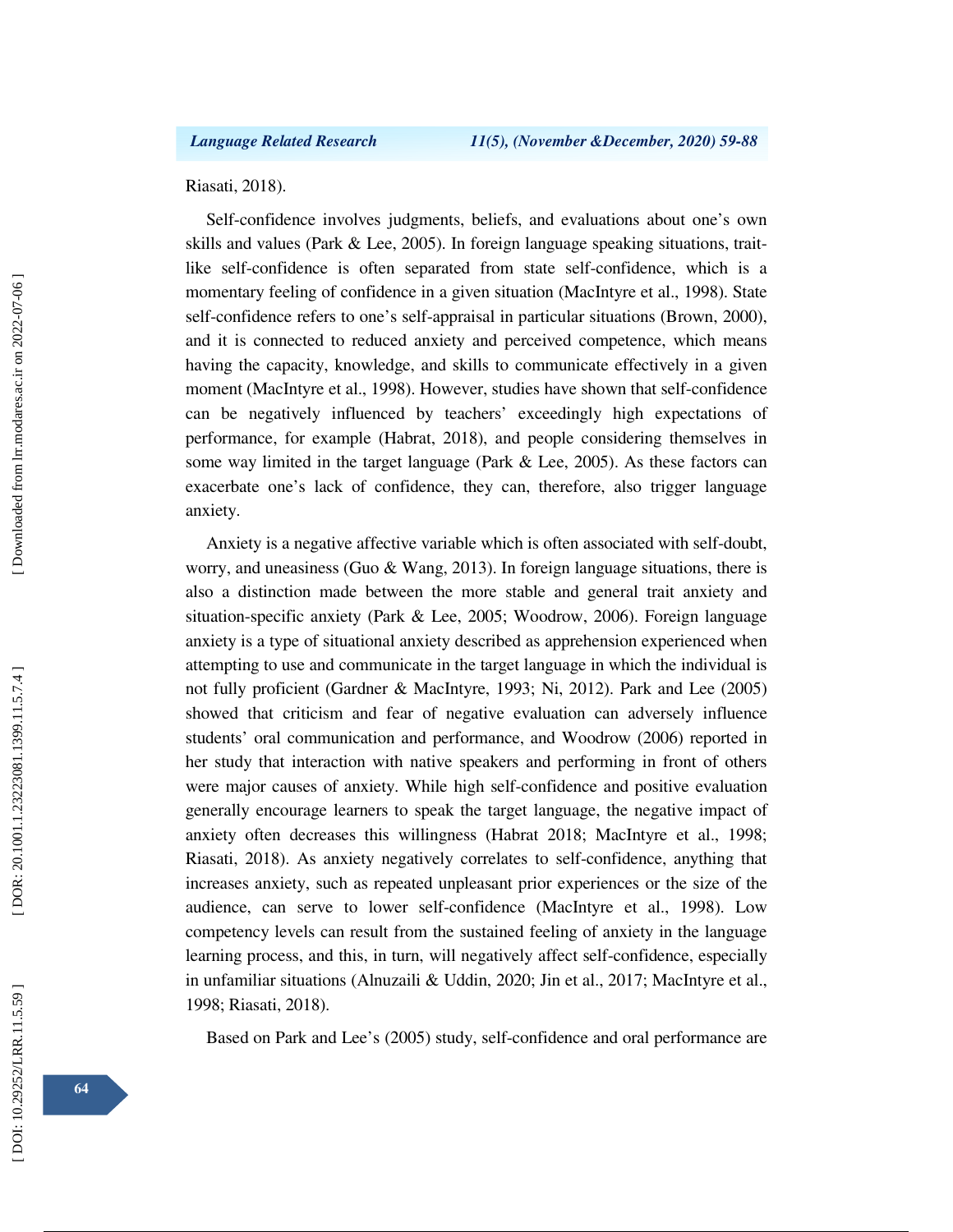positively related to each other, but there is a negative relationship between anxiety and oral performance. Henter (2014) concurs, stating that language anxiety has a devastating effect on oral performance and, according to Guo and Wang (2013), worry and self-doubt can contribute to poor performance. These feelings can be associated with the fear of negative evaluation which can exacerbate language anxiety in oral performance (Gardner & MacIntyre, 1993; Habrat, 2018). This fear is a social factor described as, "apprehension about others' evaluation from a learner's need to make a positive social impression on others" (Park & Lee 2005, p. 199). Indeed, the fear of making mistakes has been reported as a significant cause of anxiety for many students (e.g., Guo & Wang, 2013; Habrat, 2018; Park & Lee, 2005).

This study seeks to explore confidence and anxiety in young Finnish adults. Rather than simply asking participants to imagine or remember, the researchers intend to capture the emotional, psychological, intellectual, and dispositional inclinations of the individual participants by, to the extent possible, simulating the dynamicity of the lived experiences of English use in somewhat typical communicative scenarios. As it would have been quite difficult, and arguably unduly invasive, to ask participants to record or photograph an event whenever they spoke English in their daily life or for the researchers to be present in such occurrences (particularly "formal" situations), photo-elicitation was chosen as a step toward greater authenticity and situatedness in eliciting responses related to personal experiences and attitudes.

### *2.2. Photo-elicitation Interviews*

The visual research method called photo-elicitation, introduced by John Collier Jr. (1967), simply means adding images into the interview process (e.g., Harper, 2002; Lapenta, 2011; Shaw, 2013). Many researchers assert that photos can stimulate talk about personal experiences, memories, and thoughts and add richness to the data through more idiosyncratic interpretations (Clark-Ibáñez, 2004; Marion & Crowder, 2013; Shaw, 2013), and facilitate longer, more comprehensive interviews while simultaneously alleviating the fatigue and repetition of traditional interview approaches (Collier, 1967; Meo, 2010). Photos can be a powerful addition to interviews because they enhance participation (Meo, 2010), educe insights that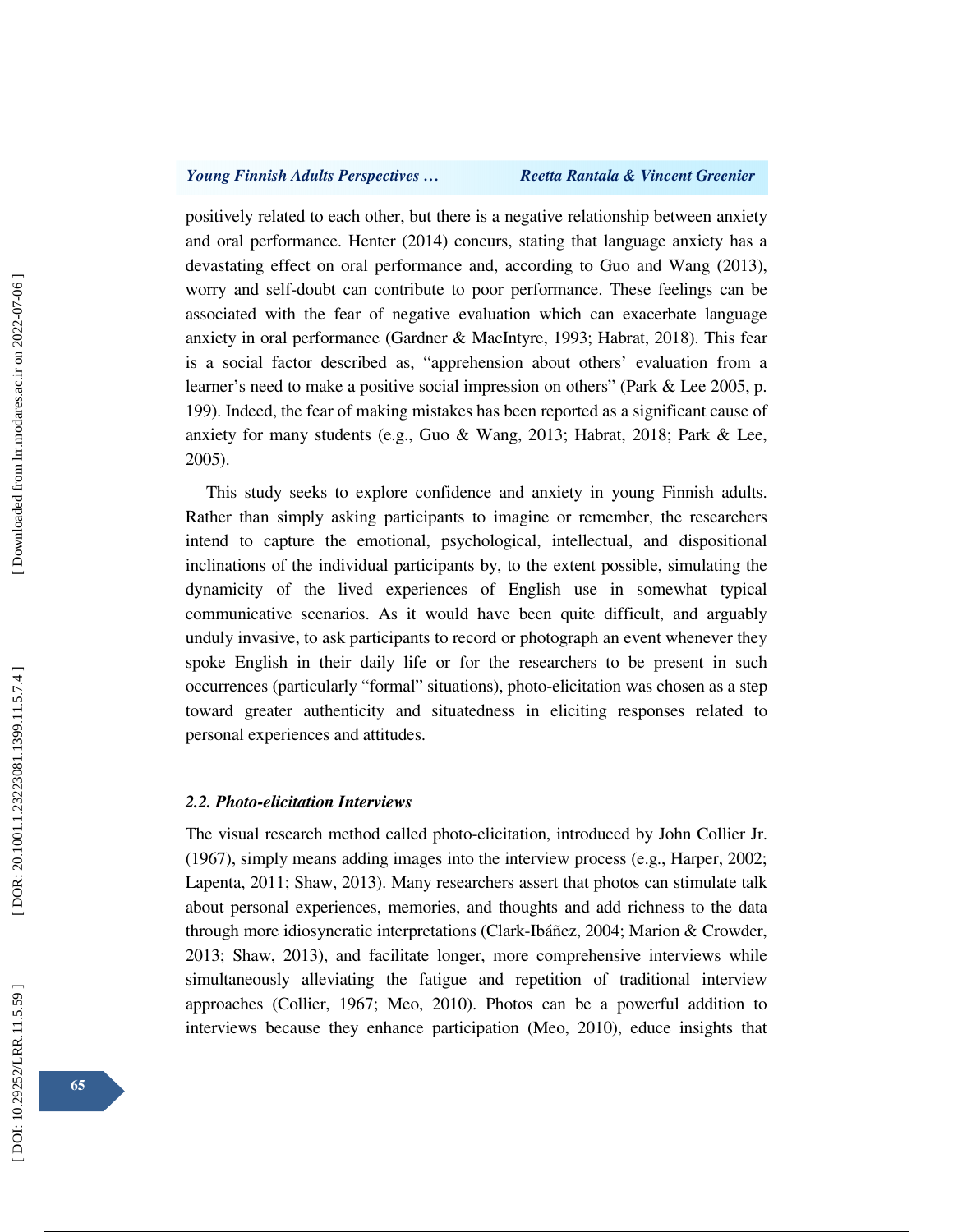would not be acquired from verbal interviews alone (Clark-Ibáñez 2004; Leonard & McKnight 2015; Shaw, 2013; Tinkler, 2013), and activate more of the brain due to the need to process both images and words (Harper, 2002). Shaw (2013, p. 794- 795) lauded the approach in her study, describing photos as "springboards" which helped the participants to speak about their feelings and experiences, and believing they "allowed the participants to be creative, imaginative, and metaphorical" in their responses.

Beyond the capacity to obtain more in-depth and personalized accounts, the use of photos has also been reported to aid in the interview process itself. For example, Leonard and McKnight (2015) state that the participants are "less likely to feel they are being put on the spot" (p. 632) when they are questioned through photos instead of directly by the interviewer. In their studies, Clark-Ibáñez (2004) noticed that the method was particularly useful with children and young people as it reduced the power dynamics between adult researchers and younger respondents and made the interviews less challenging as they provided "a clear, tangible prompt" (p. 1512) on which to focus. It has also been suggested that black-and-white photography is "more evocative than colour photography as it stimulates a faster onrush of memories" and has a greater potential to evince emotional responses (Berger, 1992, pp. 192-193). The positioning of photos is also meaningful because the photointerviews can be shaped by the temporalities of the visual-verbal relationship as people might look at the photos differently depending on whether they are presented before or after the verbal narrative or used as the starting point for conversation (Tinkler, 2013).

The photos can be selected by the researcher, using existing photos (e.g., from the internet) and/or photos taken specifically for the study, or they could be captured by the research participants themselves (Birkeland, 2013; Leonard & McKnight, 2015; Matteucci, 2013; Tinkler, 2013; Wang & Burris, 1997). Both approaches have pros and cons. For example, studies where the participants have taken the photos themselves show that the method helps them to be more creative and actively involved in the interview process (Meo, 2010; Shaw, 2013), but those photos might also fail to answer the research questions and participants tend to produce photos that show themselves in a positive light (Leonard & McKnight, 2015). In contrast, researcher-found images can have a more detailed focus on the research topic but might be influenced by the researcher's bias or miss entirely what the participants think is most significant (Matteucci, 2013). Additionally, the photos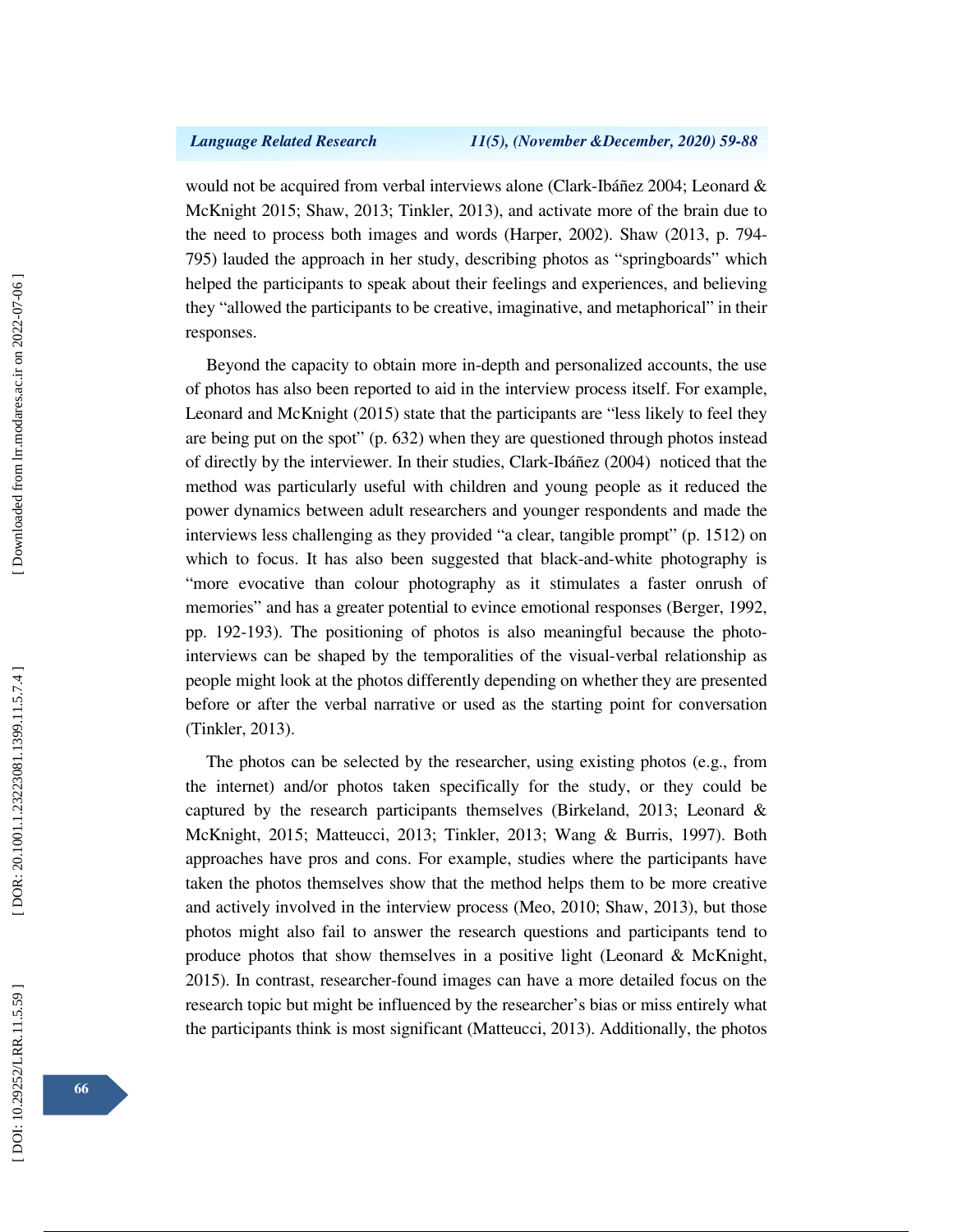"...may lack the narrative power that visual materials assembled by research participants may have" (Matteucci, 2013, p. 196). This study opted for "researcherfound" images for three primary reasons. First, it ensured a focus on the specific affective variables under consideration. Secondly, it may have been difficult for participants to capture instances of their own English language use, particularly in more formal scenarios, within the scheduled data collection period. Lastly, and perhaps most importantly, self-generated photos may have created unease for participants who would need to inform non-participants of the purpose of the photos and gain permission to take and use them.

Although photo-elicitation has many benefits, it also has potential disadvantages. The first is insufficient responses due to the participant's perception that an image does not need to be elaborated upon (Meo, 2010), and the possibility that an interviewee will find a photograph offensive and/or distressing (Marion & Crowder, 2013). Another potential hindrance is when the photographs take the participant in a direction other than that intended by the researcher (e.g., Meo 2010; Tinkler, 2013). This can occur because, as Leeuwen & Jewitt put it, photographs "…release vivid memories, feelings, insight, thoughts and memories" (2001, p 46), which can stimulate responses not necessarily coherent with the research focus. In some theoretical paradigms, this may be constructive for theory building, but in conceptually focused studies, it can render the interview data ineffectual. Incongruity with the research aims may also result from cultural differences in research traditions, in which participants find discussing photographs an unusual data collection technique (Birkeland, 2013). Finally, Rose (2016) points to ethical issues when using photographs, particularly photos taken by or of participants, including violating confidentiality if the participants' identities are revealed and potentially dehumanizing participants by blurring their faces. Such concerns should be given careful consideration when commencing research using visual research methods.

The type of image is also a crucial decision, with three important considerations for choosing images emphasized in the literature. The first is who produces the photos (i.e. the researcher, the participants, or a third party) (Birkeland, 2013; Clark-Ibáñez, 2004; Lapenta, 2011; Leonard & McKnight, 2015) as discussed above. The second is which type of visual image(s) would be most appropriate to gather the relevant data (e.g., paintings, drawings, maps, photographs, etc.)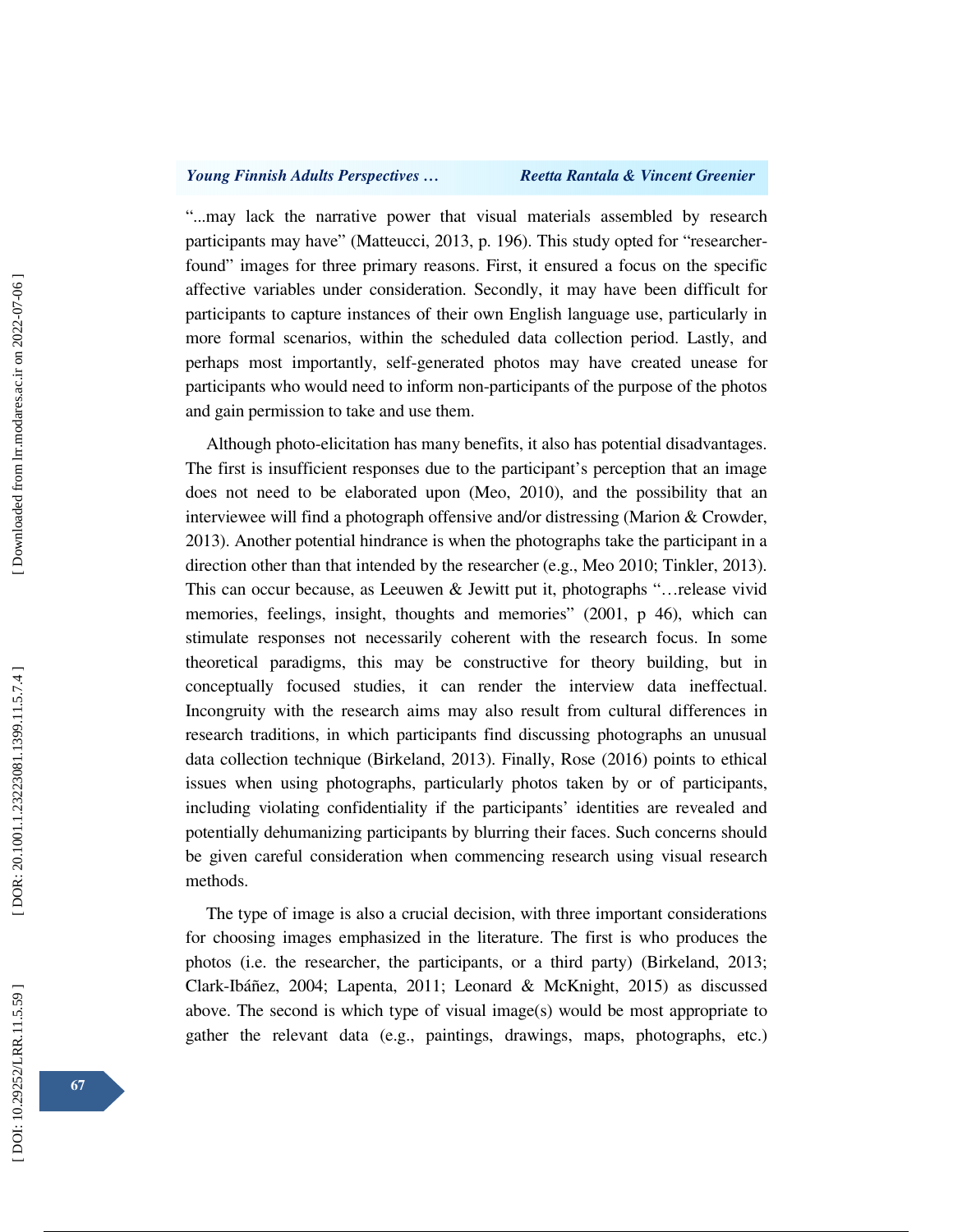(Matteucci, 2013). In this study, photos were chosen because they most accurately and realistically depict the scenarios in which students will use English. The last is attending to the specific purpose of the photo prompts (Tinkler, 2013). As discussed below, this study employed images to generate a visual stimulus and, ideally, to incite a personal memory of common uses of English for young Finnish adults.

## **3. Method**

A multiple case study designed was used in this study as the goal was to gain an indepth understanding of students English-use experiences and to gain multiple perspectives into how formal and informal speaking scenarios affect individuals differently (Rose et al., 2020). Participants were asked to share their feelings toward using English in various communicative circumstance and to articulate their personal experiences, allowing multiple realities to inform the qualitative analysis. Participants were selected through "purposive sampling", the selection process that accounts for the *purpose(s)* of the study by successively selecting respondents that represent *typical* cases of the phenomenon under investigation (Dörnyei, 2007). The phenomenon of interest was how young Finnish feel about their English education, and how it prepared them for using English in common situations, thus the specific criterion of selection included being a young Finnish adult between the age of 20- 22, being a national of Finland, a native-speaker of Finnish, and having had experience learning English at both primary and secondary levels of comprehensive education in Finland.

#### *3.1. Participants*

The participants were five young Finnish adults, including two women, and three men. The findings did not show any significant differences in the responses between genders; hence, no distinction between them has been made. Therefore, to better ensure anonymity, the participants were given gender-neutral pseudonyms.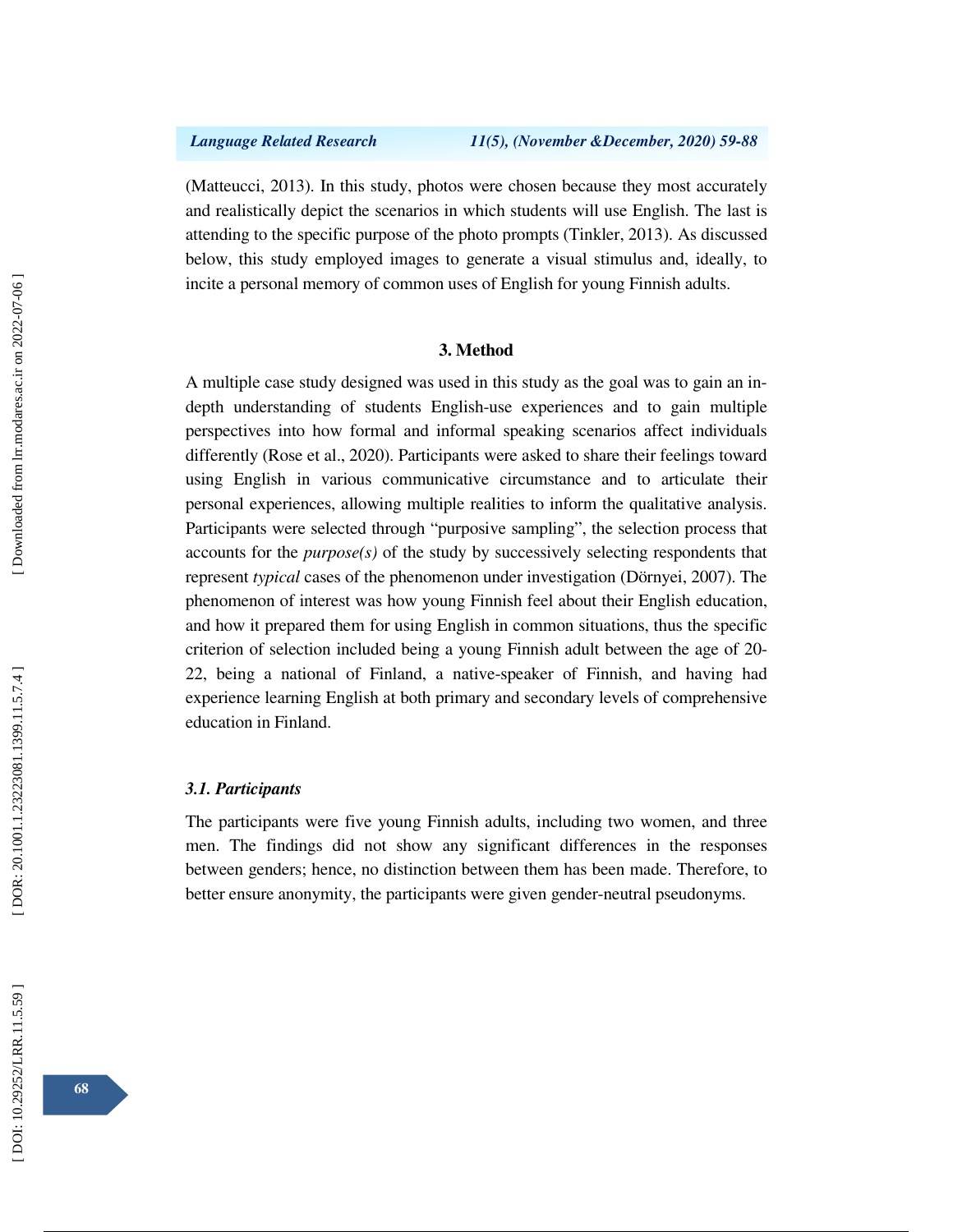| <b>Table 1</b><br><b>Participant Information</b> |     |                                                  |  |  |
|--------------------------------------------------|-----|--------------------------------------------------|--|--|
| Name                                             | Age | Special Circumstances                            |  |  |
|                                                  |     |                                                  |  |  |
| Alex                                             | 22  |                                                  |  |  |
| Charlie                                          | 20  |                                                  |  |  |
| Jamie                                            | 21  | 2-month working abroad (England)                 |  |  |
| Joey                                             | 22  | Attended technical school at the secondary level |  |  |
| Robin                                            | 22  |                                                  |  |  |
|                                                  |     |                                                  |  |  |

All participants were between the ages of 20 to 22 years old. This age group was chosen to increase the probability that participants have experienced speaking English in the different situations depicted int the photo prompts and because the demographic relates to the aforementioned assumptions that young Finns are skilled in English and use it frequently.

There are two reasons why the focus is specifically on those who have finished secondary education. The first is Habrat's (2018) rather intuitive assertion that longer exposure to learning results in higher self-confidence; so it is reasonable to assume that these participants, who have studied English continuously for more than ten years, would be at least moderately self-assured in their communicative skills. The other is Cummins' (1991) contention that there are two second language proficiencies: conversational language, which takes 2-3 years to develop and cognitive/academic language (i.e., language used in higher education), which takes about 7-8 years to achieve satisfactory proficiency. All participants went to a normal Finnish comprehensive school at the age of seven and began to learn English when they were nine. When they were sixteen, four of them continued to upper secondary school while one, Joey, went to technical school. All participants, including Joey, continued to receive English education until graduation at age nineteen. One participant, Jamie, lived abroad for two months as a caretaker for an English-speaking family. Otherwise, there were no significant differences between their learning backgrounds.

#### *3.2. Design*

Semi-structured interviews, using the photo-elicitation method, were conducted to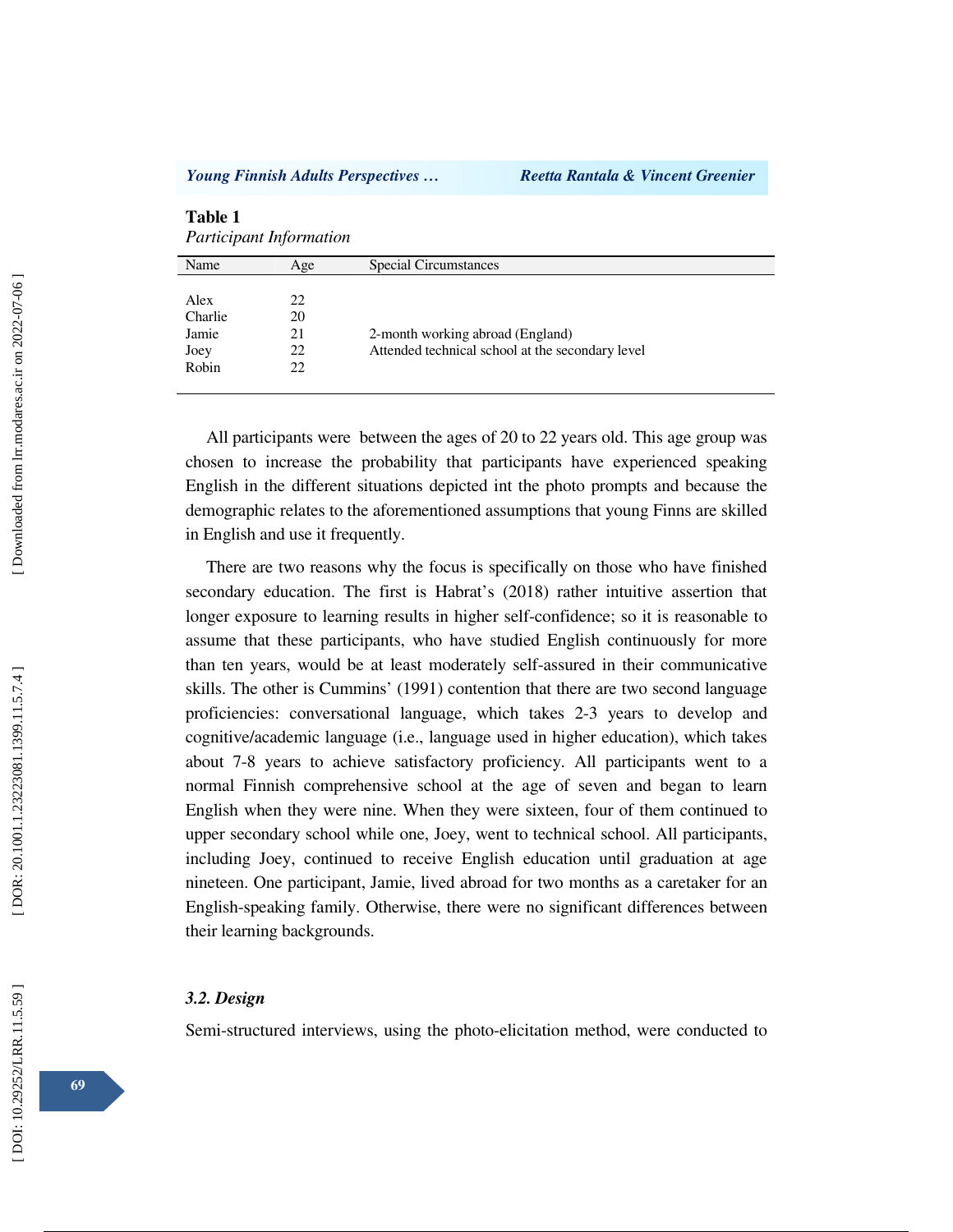provide more variation among the answers and to provoke more detailed and personal responses. The photos were found from a Google image search and, following the recommendation of Berger (1992) were changed to black-and-white before printing. As outlined in the literature review, many researchers stress the importance of the selection process in photo-elicitation interviews (e.g., Lapenta, 2011; Matteucci, 2013). Thus, the photos were selected in consideration of four criteria: 1) a focus on representing the lives of young people, as previous studies have shown their appropriateness for this demographic (e.g., Leonard & McKnight, 2015; Meo, 2010; Shaw, 2013); 2) their capacity for 'retrieving' memories and 'jolting' people's minds (Tinkler, 2013, p. 186); 3) their potential to help participants make personal connections to similar situations, and; 4) their potential to facilitate greater engagement during the interview process.

Six scenarios (Table 2) presented in the photos (Appendix) were chosen to compare feelings of self-confidence and anxiety in various formal and informal communicative situations. These scenarios were also chosen based on their likely familiarity to participants, whom, at least to some extent, can relate their actual experiences and memories to these events.

| Situations Presented in the Photos                                                            |                                                                                                                     |  |  |  |
|-----------------------------------------------------------------------------------------------|---------------------------------------------------------------------------------------------------------------------|--|--|--|
| <b>Formal Speaking Situations</b>                                                             | <b>Informal Speaking Situations</b>                                                                                 |  |  |  |
| Giving a presentation<br>Encountering airport security/customs<br>Speaking in a job interview | Giving directions to tourists<br>Ordering food at a restaurant<br>Spending time with non-Finnish friends/colleagues |  |  |  |

*\*See Appendix for photos* 

**Table 2** 

Prior to the interview, the main objectives of the study were explained, and participants were informed they could ask questions or express concerns about their responses at any point after the interview and/or withdraw from the study at any point.

#### *3.3. Data Collection*

The interviews began with three questions focusing on the participants' previous experiences in speaking English and their perception of their own skills. Photo-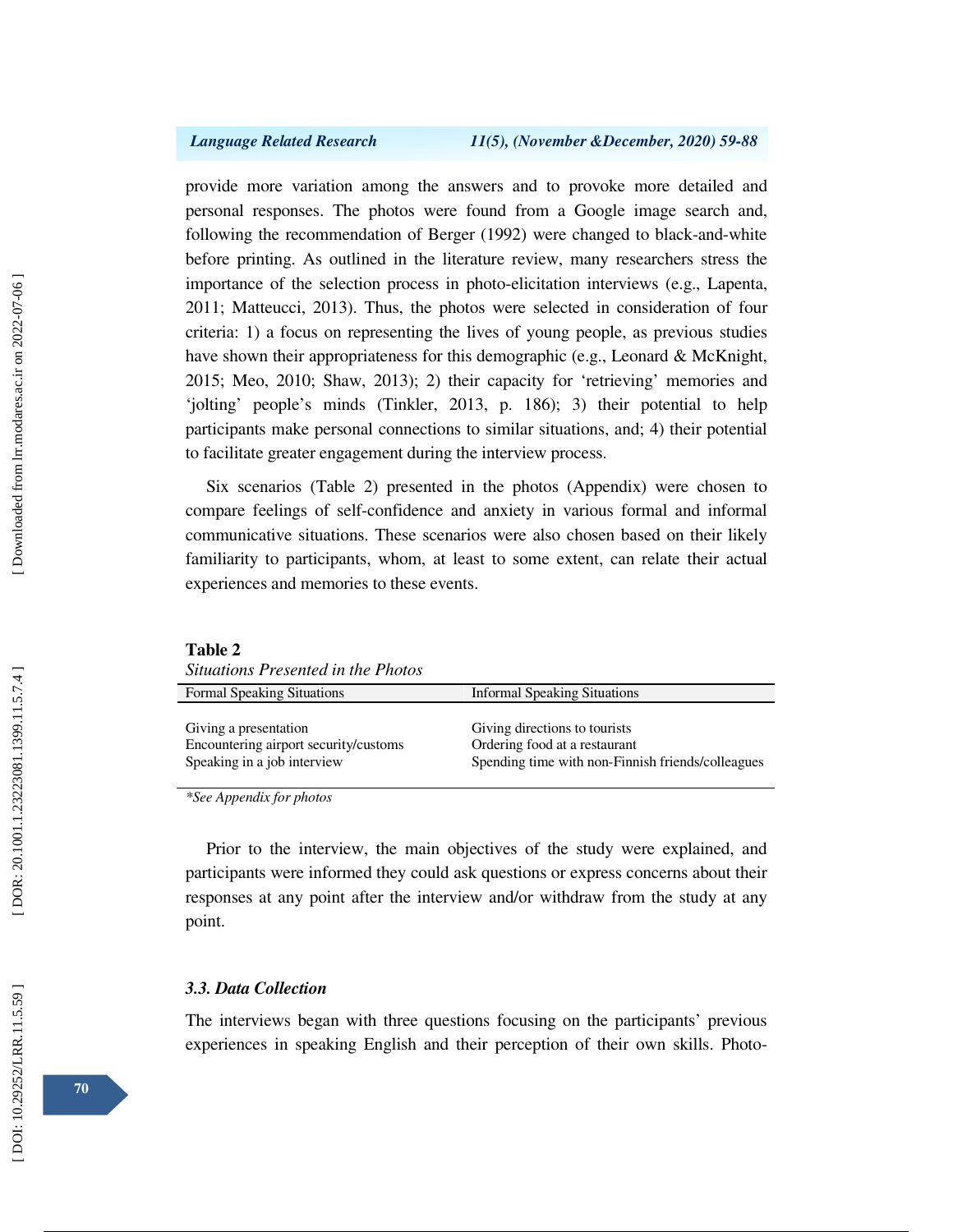elicitation was not used during these questions as a comparison of the content and level of detail with and without the photo prompts was of particular interest (Matteucci, 2013). The photos were then shown one by one, and the participants were asked questions regarding how confident and anxious they would be in each situation. After a photo was discussed, it was left in sight instead of removed from view; this serendipitous decision allowed participants to look at the previous photos and compare them with the other scenarios presented during the interview. After all the photos had been displayed and discussed, the participants were asked first about the English teaching they received at school and then about what they thought of the use of photos during the interview.

The duration of the interviews varied from 20 to 41 minutes as some of the participants were more open and gave more detailed responses, whereas others focused mainly on answering the questions and required more encouragement and follow-up questions to stimulate elaboration. It has been suggested that the use of the photos can lessen the pressure on an interviewee (Rose, 2016; Tinkler, 2013, p. 174), and diminish the need for eye-contact because "The potential tension generated by face-to-face contact is lessened by mutual gazing at a photograph or the act of exploring an object together" (Prosser & Burke, 2006, p. 409). This was indeed the case in this study as the interviews, which were carried out in Finnish, were cordial throughout, and most participants commented on feeling more at ease by focusing on the photos. The interview transcripts were translated into English, and the quoted excerpts of participants are the translations of the main investigator (who is a native speaker of Finnish) and are not necessarily word-for-word reconstructions of Finnish, but rather aimed to convey the content of their responses as clearly as possible.

### *3.4. Data Coding*

Data coding and analysis followed an abductive approach, meaning existing theories provided methodological guidance and a foundation for understanding, yet the evaluative process allowed for the accommodation of new and anomoulous observations and perceptions (Rose et al., 2020). The study focused on the affective factors of *confidence* and *anxiety*, as they are defined in Applied Linguistics research, however, a bottom-up analysis of the empirical data was conducted to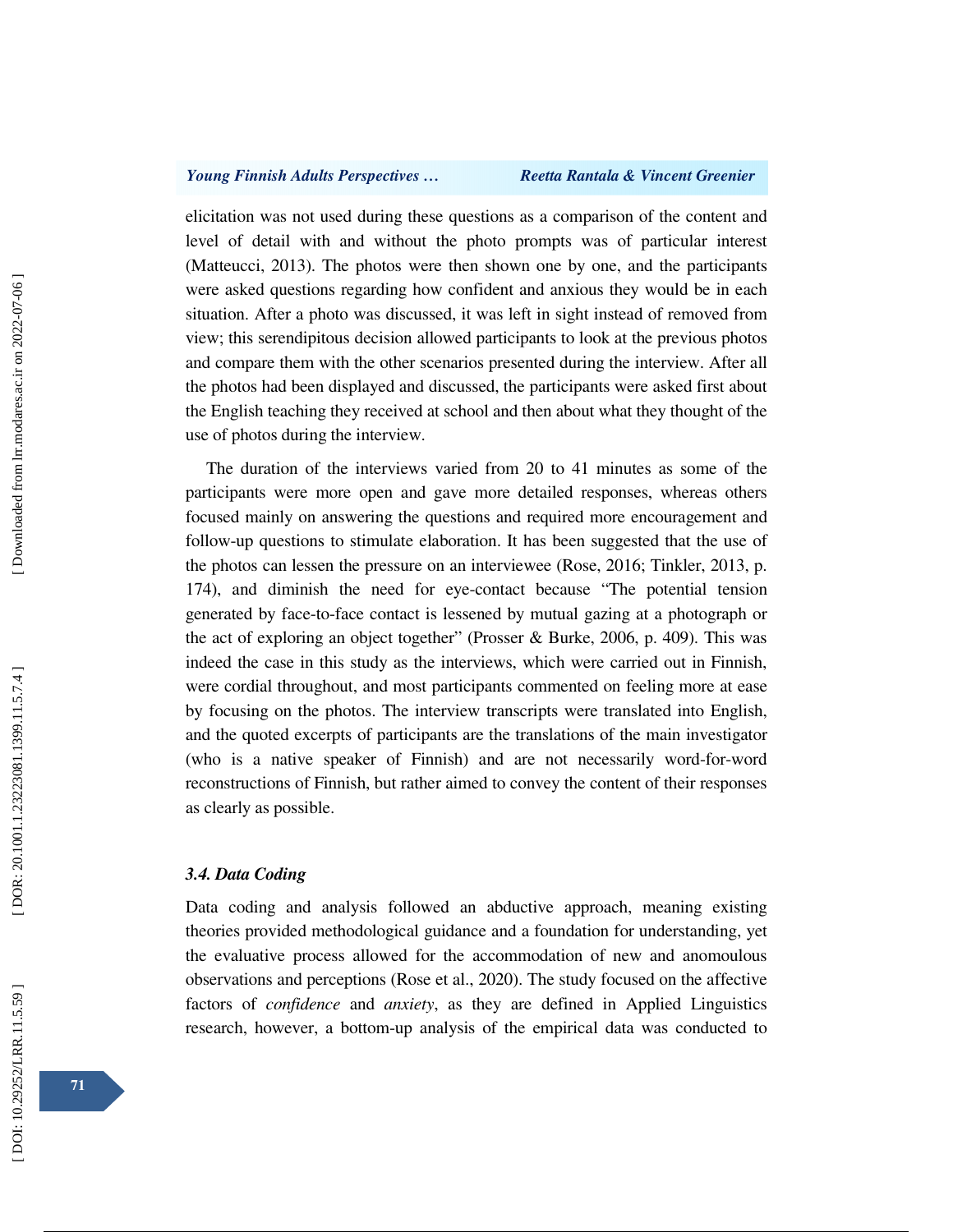explain the occurrences of confidence and anxiety in the interview transcripts, leading to the proposition of two additional subcategories for each construct based on the participants' experiences. As the epistemological position of this study is rooted in an interpretivist paradigm, the qualitative data was analysed simultaneously and cooperatively by the researchers with attention to the research agenda. Rather than working against predetermined rubrics or a specific definitional model to offer a numerical measurement of reliability, interpretation and understanding of the data was discussed and coalesced throughout the research project to devise the final coding schemata of two novel subcategories for both confidence and anxiety.

The data from the interviews were coded by using a combination of *descriptive coding*, a method providing the basic topic of a passage, and *emotion coding*, a method labeling the emotions experienced by the participants (Saldaña, 2013). This was followed by *pattern coding* to identify similarities in the coded data set. Through these processes, several codes relating to participants' confidence and anxiety in speaking English in different informal and formal situations were inductively devised by both researchers. The codes were chosen in consideration of the research questions and the possible similarities and differences between the participants' answers. The individual codes from both researchers were then extracted from the data and loosely clustered into like-item groups, for example, "anxious", "stress", and "afraid of making mistakes" in one group and "confident", "relaxed", and "satisfied with one's skills" in another. After this, the codes were modified and further refined several times before final code groupings were decided and agreed upon by both researchers.

In the next phase, pattern coding, a method of developing category labels that identify similarly coded data (Saldaña, 2013), was used to reorganize the most relevant codes into a smaller number of broader main categories based on their similarity. While some codes corresponded with more than one category, others were eliminated for lack of saliency. Four major categories, determined cooperatively by the researchers after multiple readings and reference to collated memos, were formed in relation to the main themes of the study. The two main themes — the affective factors of confidence and anxiety — were selected as the research focus prior to collecting data and remained in focus throughout the data analysis procedures. The subsequent inductive analysis of the main theme of "confidence in speaking in English" led to two subcategories, which are termed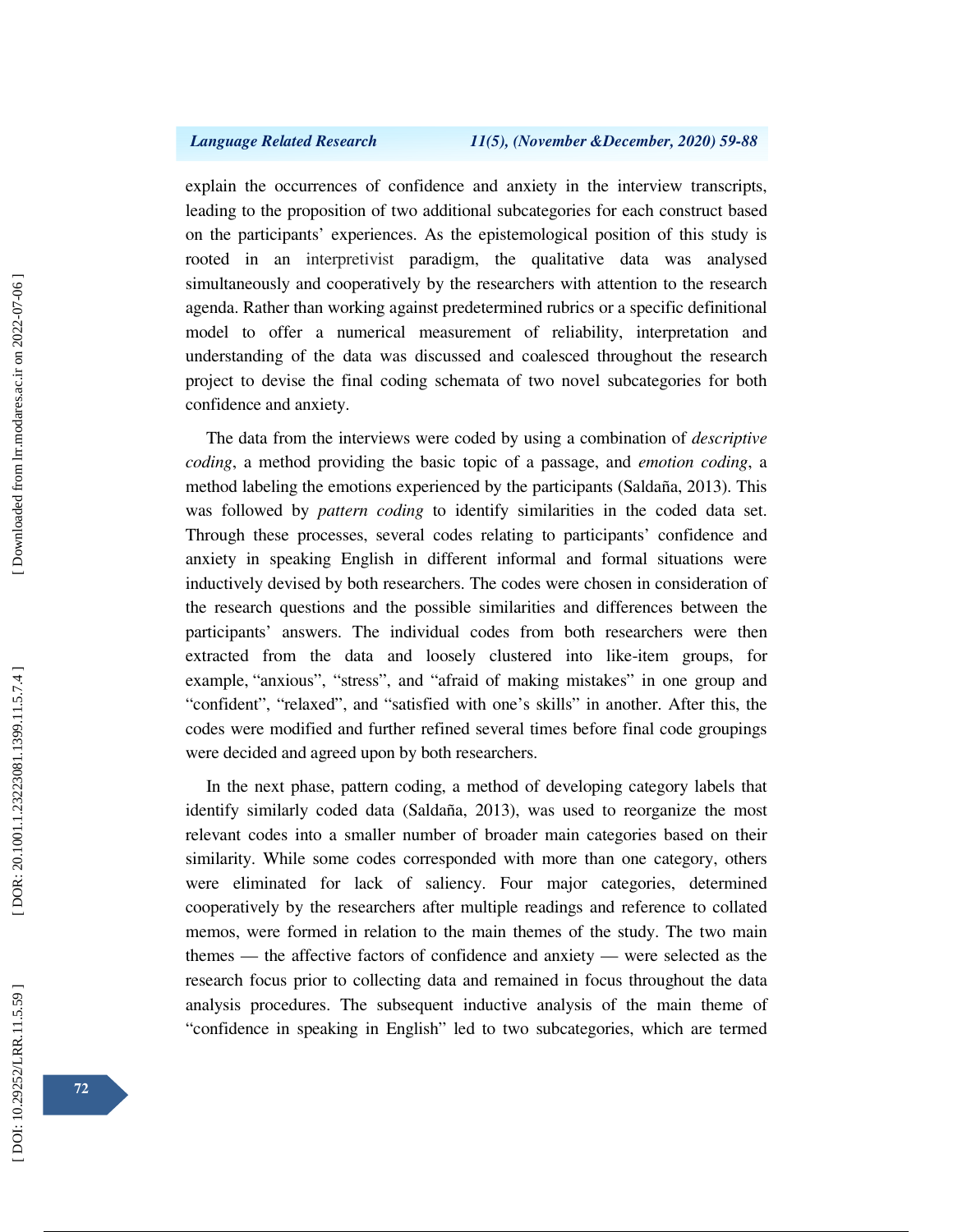"situational confidence" and "language ability confidence". The second theme, language anxiety, was respectively split into two subcategories as well, referred to as "negative-evaluation anxiety" and "communication anxiety". These categories and corresponding subcategories were then analyzed to explicate how they related to the different scenarios represented in the photos.

## **4. Findings**

The study found that all participants were generally satisfied with their current oral skills when it came to the basic use of language in everyday situations in school and at work but that anxiety or confidence in speaking English depended substantially on the social situations that were presented through the photo-elicitation method.

## *4.1. Self-Confidence*

The two main components of self-confidence found in the data were "language ability confidence", meaning being confident about one's skills, and "situational confidence" referring to being able to confidently communicate in English in certain situations. The participants' "language ability confidence" in verbal communication varied as two participants, Jamie and Alex, said communicating in English is easy and they can have more advanced conversations while the other three, Charlie, Joey, and Robin, found it slightly more challenging but were still confident in their everyday English skills describing them as "semi-fluent" (Robin) and "generally good" (Joey). All participants were satisfied with their current skills and proficiency but implied that they would like to improve in one way or another:

**Jamie:**I would like to improve my academic English skills

**Alex:** There is a lot of room for improvement

**Joey:**Yes, I would like to improve my speaking skills

**Robin:**You could always improve your skills and become better

**Charlie:**I try to improve my oral skills constantly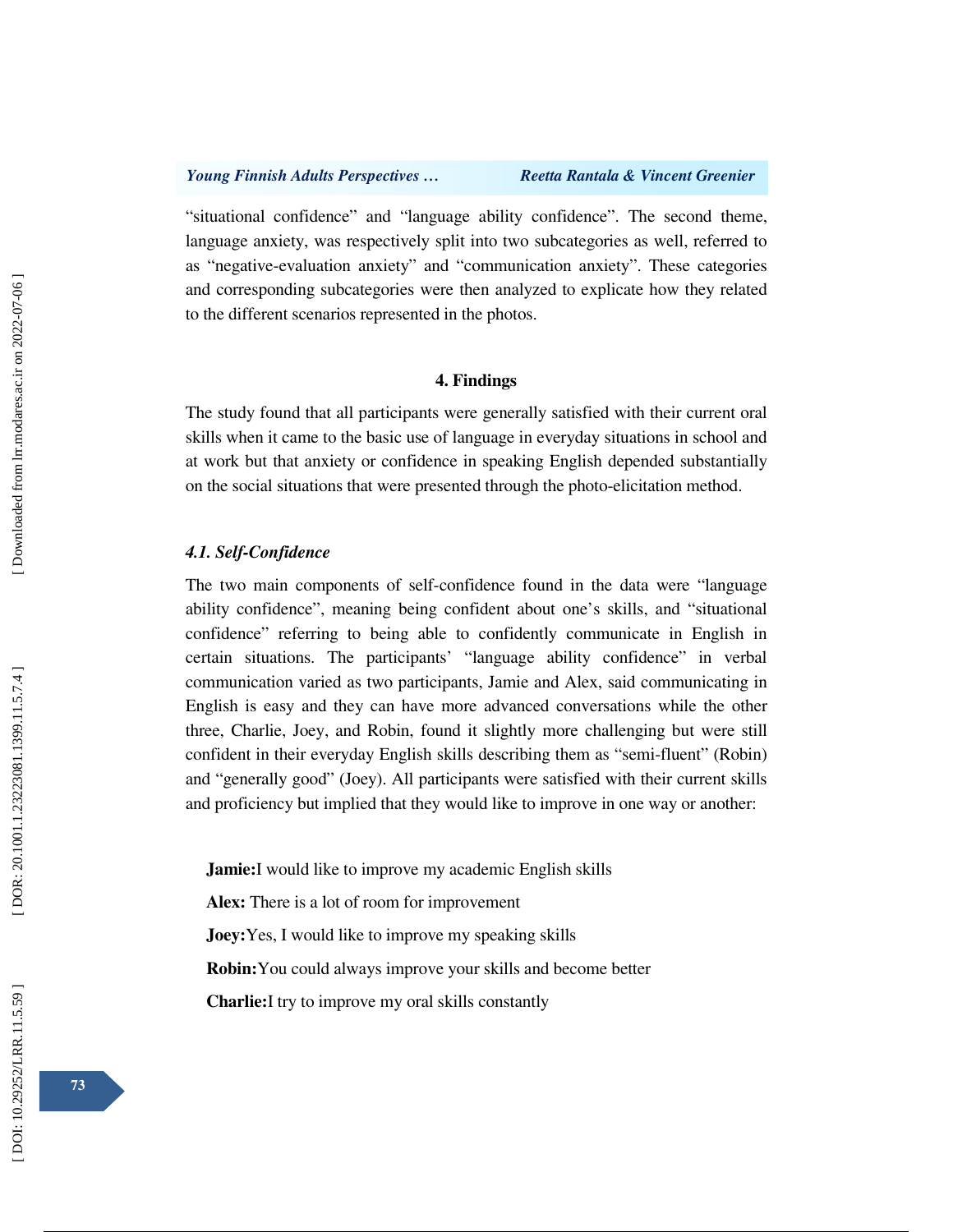This is unsurprising as many language learners feel that their general language skill could be continuously improved. Participants in this study attributed their lack of proficiency to their formal education, feeling that it provided them with the basic skills, particularly grammar, but did not focus enough on authentic oral skills, which other studies in the Finnish context have similarly reported (Kalaja et al., 2011; Leppänen & Nikula 2007). Joey and Robin speak to this directly:

**Joey:** I don't think they taught enough about how to actually speak English.

**Robin:** Maybe we should have practiced speaking in everyday situations more.

These findings suggest that some young Finns feel more opportunities in classroom activities to practice authentically in English could enhance their confidence in oral communication skills (Guo & Wang, 2013).

Regarding situational confidence, four participants related that the situation in which they had the most confidence was speaking English at school with foreign and exchange students, while for Joey the situation that imbued them with the most confidence was having to speak English at work every day with non-Finnish coworkers (a situation not presented in the photo prompts). All participants disclosed that their confidence in these situations was borne out of the belief that their own skills are generally equal or better than others around them.

The findings also imply that the participants' oral performance was better in familiar situations as they did not feel the need to improve their skills, which made them notably more confident. They were also more comfortable and confident to speak in informal situations such as speaking with friends or ordering food compared to formal ones such as a job interview, and the reason for this might be that they are more familiar with the informal language by being exposed to it through, for example, movies and music, among others.

### *4.2. Language Anxiety*

As mentioned, language anxiety was divided into two subcategories: "communication anxiety" and "negative evaluation anxiety." The former refers to how the participants perceive anxiety when communicating in English in different situations, whereas the latter relates to the fear of negative judgment of others and the critical evaluation of one's own skills.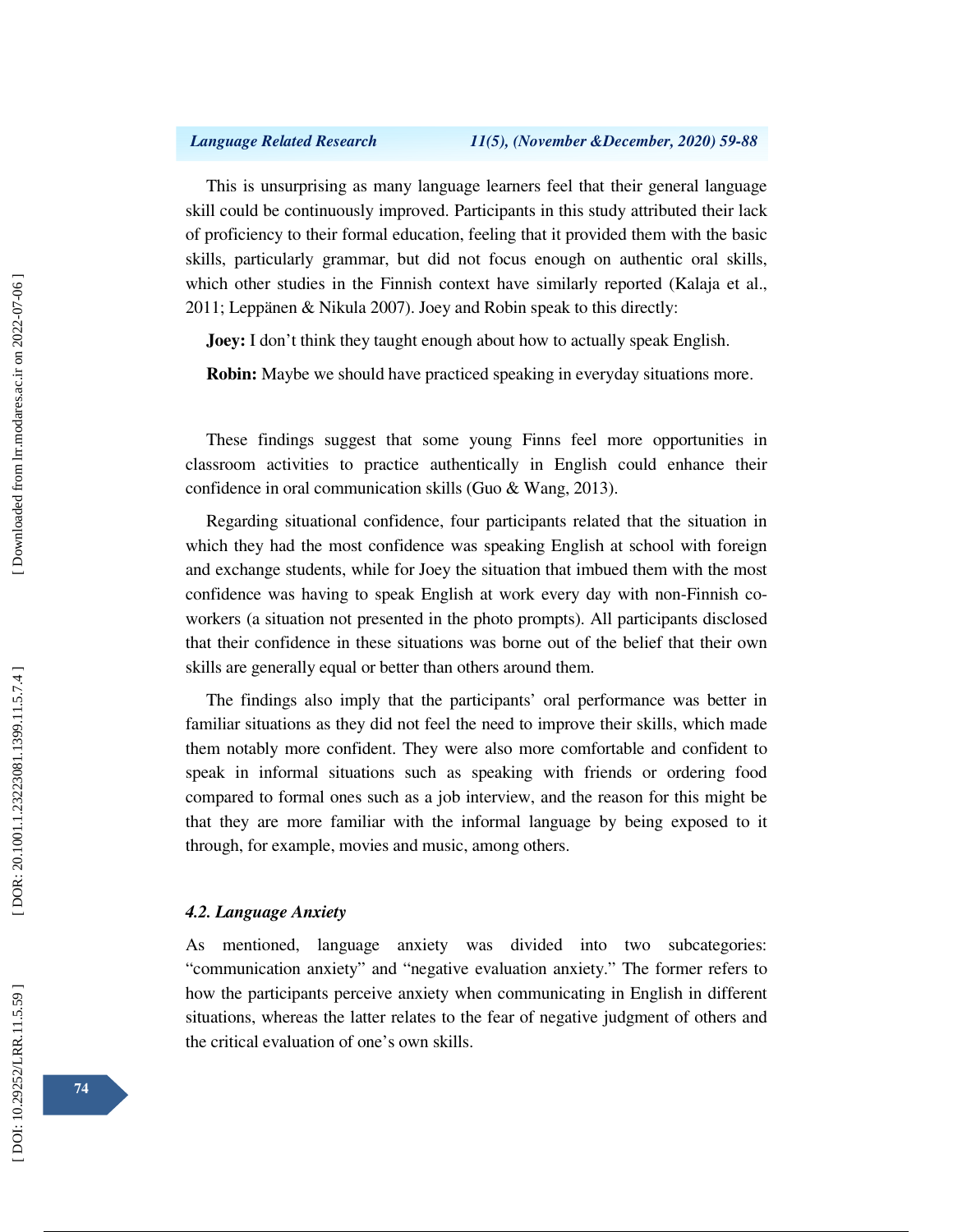Communication anxiety manifested in several ways. First, the fears of not meeting others' expectations and not being understood were described by Jamie and Alex. Both implied that in the interview scenario they would prefer to know what is expected from them prior to the conversation and they would want to know the level of English of their conversational partners, expressing the feeling of stress they would encounter if not properly understood:

**Jamie:** [A job interview] can make me feel anxious and stressed if I do not know what level of English is expected from me. Can I be relaxed or do I have to proof (sic) my English proficiency by using more advanced language.

**Alex:** I think I would be a little bit more anxious if I were asked [in a job interview] to just say or tell something in English. I would prefer to be given a specific topic to focus on to know what is expected from me. […] I might become more anxious and uncertain of my skills if it would start to seem that [people asking for help] do not understand me properly or if they have a strong accent and it is difficult for me to understand them.

The desire to know the level of English of one's interlocutors, and the intention to prepare for the situation adequately to avoid miscommunication, indicates that it is the specific nature of the interaction that can induce anxiety as such preconditions were not mentioned for more informal speaking scenarios.

In terms of "negative evaluation anxiety," Charlie and Robin both expressed less confidence in situations in which they felt others were judging their skills, such as in the "job interview" photo. Speaking in front of others is said to be the language activity causing the most anxiety in people (Guo & Wang, 2013), and the findings of this study confirm this position as all participants, including Charlie and Robin, admitted feeling anxious when asked about the "Oral Presentation" photo. Sentiments about anxiousness included:

**Charlie:** I already feel anxious when speaking in front of others and trying to make an impression and having to speak in English makes it even worse.

**Robin:** It makes me a bit anxious because I start to think how I should say something correctly and I pay too much attention to grammar which makes me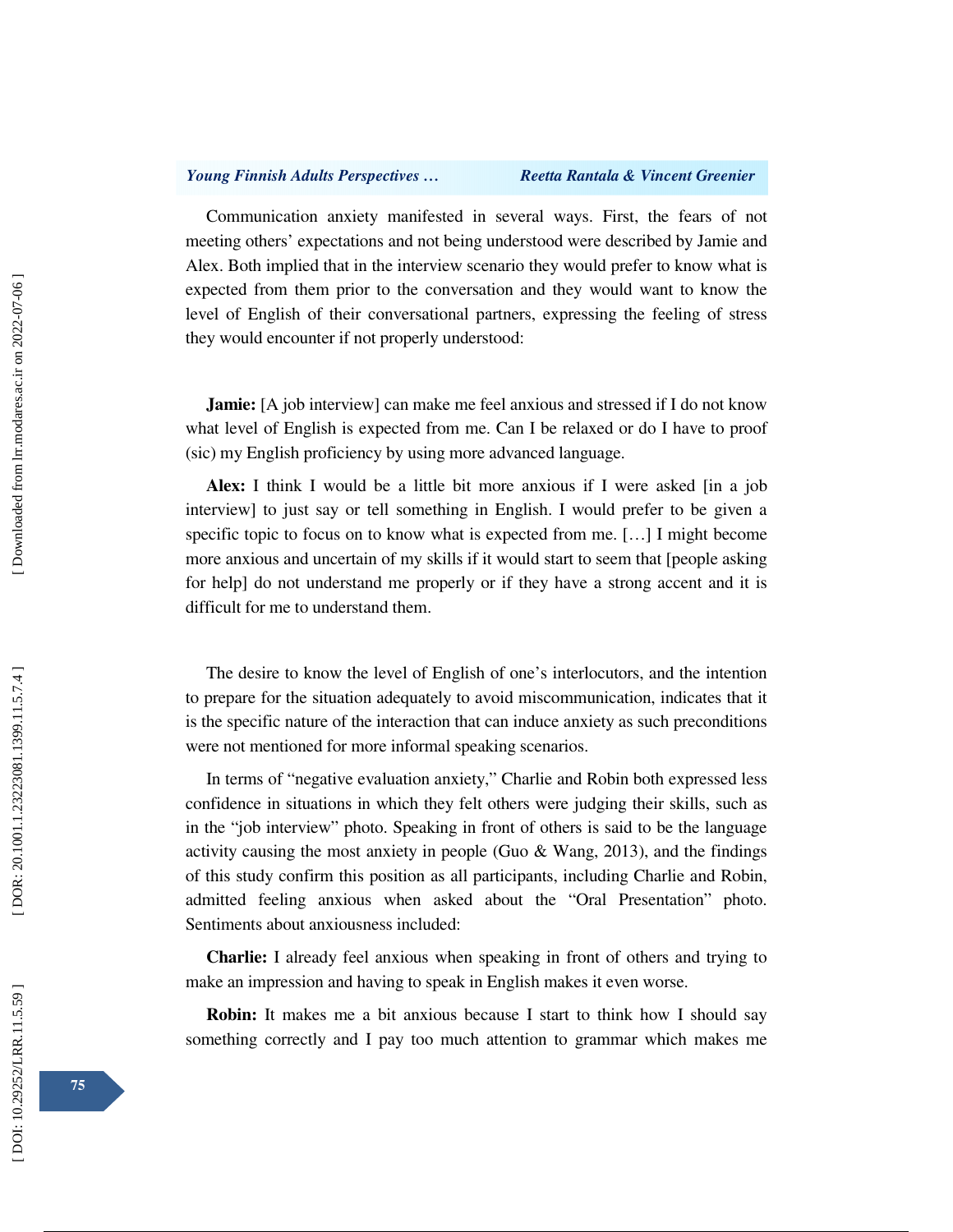worry more even about simple things that I normally would not think too much.

The findings agree with Aro's (2013) conclusion that the fear of making mistakes and not remembering the correct vocabulary and pronunciation were among the most common causes of language anxiety. They also cohere with Riasati's (2018) study in which more than a third of the participants reported feeling anxious when they knew they were being evaluated. In the current study, speaking in front of others appeared to be one of the most significant causes of language anxiety as the participants evaluated the "oral presentation" and "job interview" photos as especially anxiety-inducing because they assume other people are judging their English ability. Alex connected the "oral presentation" photo with the negative experience of giving a presentation in school, and Charlie described the scenario as "a nightmare", saying they would be extremely nervous and worried to perform in such a situation. This supports the assumption that language anxiety has a negative influence on self-perceived oral performance (e.g., Guo & Wang, 2013; Henter, 2014).

The findings also show that the fear of making mistakes was one of the significant factors causing language anxiety. All participants admitted that they were afraid of people judging them if they make mistakes and not meeting others' expectations, especially in the "job interview" scenario. Joey and Charlie also said they are afraid of the perceptions of others in the formal situations depicted in the photos:

**Joey:** The job interviewers] might think I am not smart enough if my English is not perfect.

**Charlie:** What they [airport customs] might think of me if I have to ask them to repeat themselves many times.

The participants linked this apprehension to the teaching they received at school, asserting:

**Charlie:** I was generally interested to learn English at school, but some teachers and their teaching and grading methods decreased my motivation.

**Joey:** English at school did not prepare me for these kinds of everyday situations very well [referring to the photos], it mainly focused on perfect grammar and writing.

**Robin:** I think the teaching of English at school was okay, but most of it was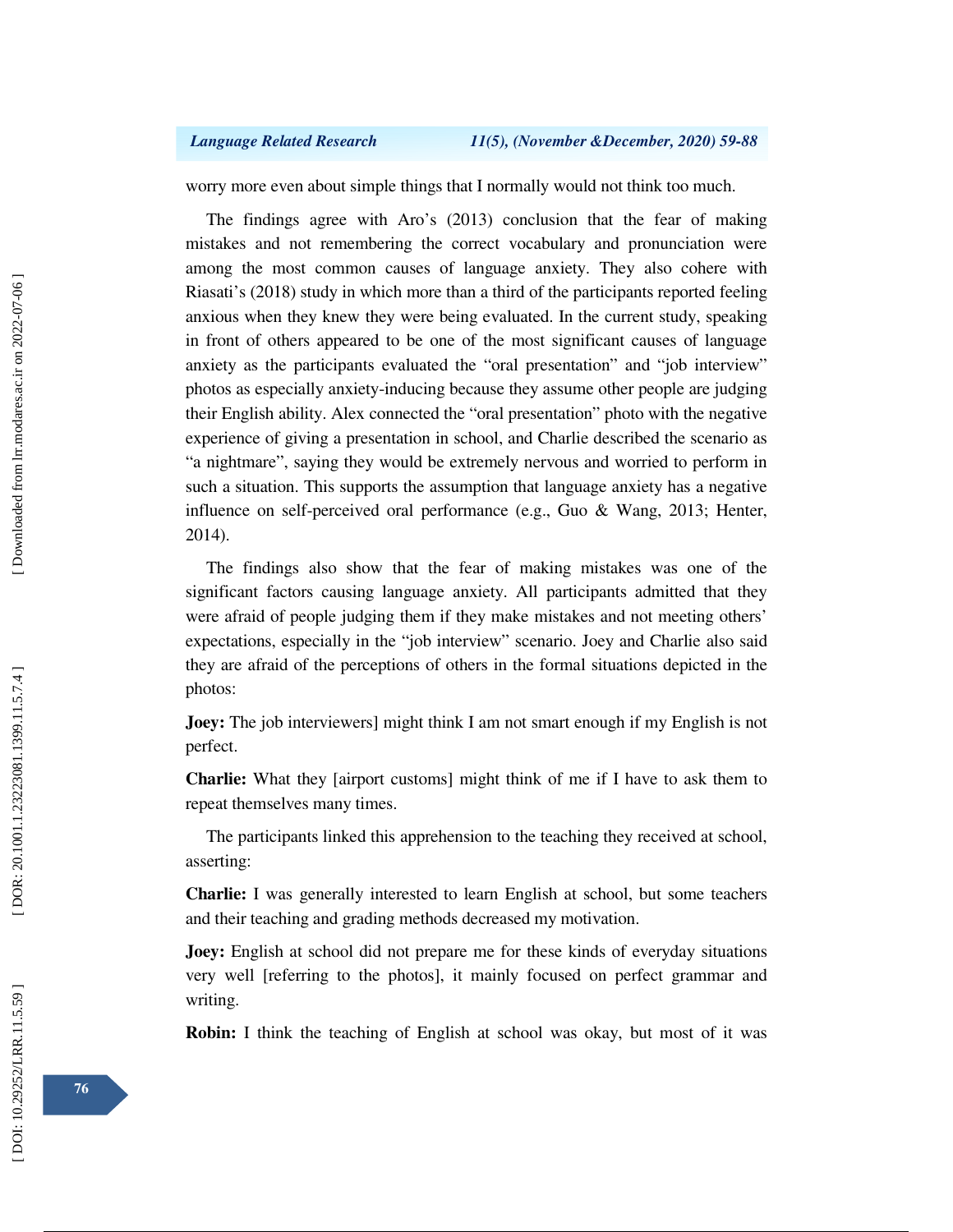grammar-based. I wish it would have been more practical and that we would have practised speaking more.

This supports the existing claims that the fear of mistakes originates from formal English teaching as it pays more attention to grammatical accuracy than to students' communication skills (Ranta, 2010).

Therefore, the young Finnish adults in this study cite the specific speaking situation as an important factor in their feelings of confidence and anxiety when using English. Further, participants offer the familiarity of the situation and their self-perceived ability relative to others, as well as the formality of the circumstances, as considerations impacting their situational confidence when interacting in English. In terms of anxiety, despite all participants self-assessing their proficiency as fluent or semi-fluent, they still acknowledge feeling anxious when they believe their language ability is being scrutinized by others and when they are concerned with making mistakes in more formal speaking situations. All participants contend that the lack of authentic oral communicative activities in their formal English education was partially responsible for their occasional apprehension, particularly in more formal scenarios such as presentations and interviews, which follows the findings of other studies (Kalaja et al., 2011; Leppänen & Nikula, 2007; Ranta, 2010).

## *4.3. Photo-elicitation Method*

The use of photo-elicitation method alongside the verbal interview proved to be constructive as it helped participants give more detailed answers and talk more about their memories and experiences, as has been similarly reported in previous studies (e.g., Matteucci, 2013; Meo, 2010). They also allowed the emergence of topics that may not have been discussed in a normal interview (Leonard & McKnight, 2014), such as the participants being inspired by the people in the photos to explain how they would feel more comfortable to speak English when other speakers seem happy and open-minded, and when they have someone familiar with them to offer support. Most of the participants also said that the photos helped them visualize the situations better and made the interview more interesting: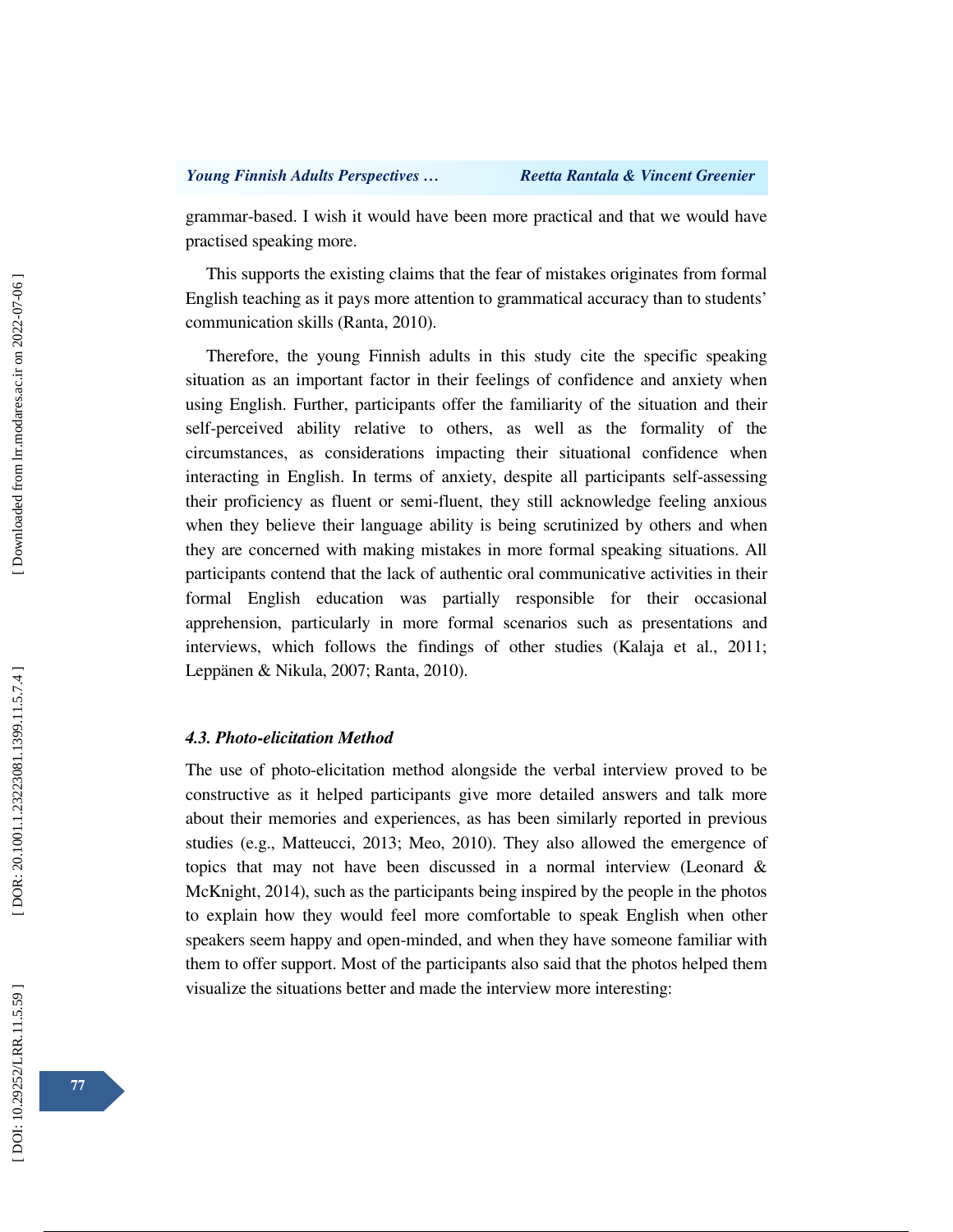**Charlie:** The photos helped to visualize the situations a little bit, especially the oral presentation one. Seeing the people standing in front of the class made me immediately think that I do not want that.

**Jamie:** Especially the last photo helped me to travel back to my memories when I was at an American airport waiting in a long queue to get through customs.

**Robin:** I guess the photos influenced me to some extent and gave some ideas.

However, the participants' focus on the photos varied. Some, for example, touched the photos to indicate certain aspects that caught their attention while others mainly focused on what was being asked, similar to a regular verbal interview. Some of them also paid more attention to the images by constantly looking at them and referring to the photos discussed earlier in the interview as in the case of Charlie who referred to the "oral presentation" photo when we were talking about the restaurant scenario, stating:

**Charlie:** The vocabulary is also easier [in the restaurant situation] and I would not have to think about grammar as much as in the previous situation [the oral presentation scenario]

The photo-elicitation method proved efficacious as the photos helped the participants to visualize the scenarios better as they gave more detailed responses with them compared to the beginning of the interview without visual stimuli. The images also provided insights into the participants' perceptions and thoughts as well as triggered their memories (Matteucci, 2013; Meo, 2010). Although Tinkler (2013) mentioned that people might sometimes only describe the photos rather than attempt to remember with them, in this study, the participants focused especially on remembering how they have felt when speaking English.

One of the most interesting findings was how the participants brought up the menu and the map presented in the "restaurant" and "giving directions" photos, respectively, and explained how they might use these objects to support their speaking. This attention to the "visual aids" within the photos may not have been captured in verbal-only interviews, supporting the claim that photos allow for the emergence of unexpected topics (Meo, 2010).

It was also useful to leave the photos visible throughout the interview as four of the five participants referred to the earlier photos. This comparative analysis may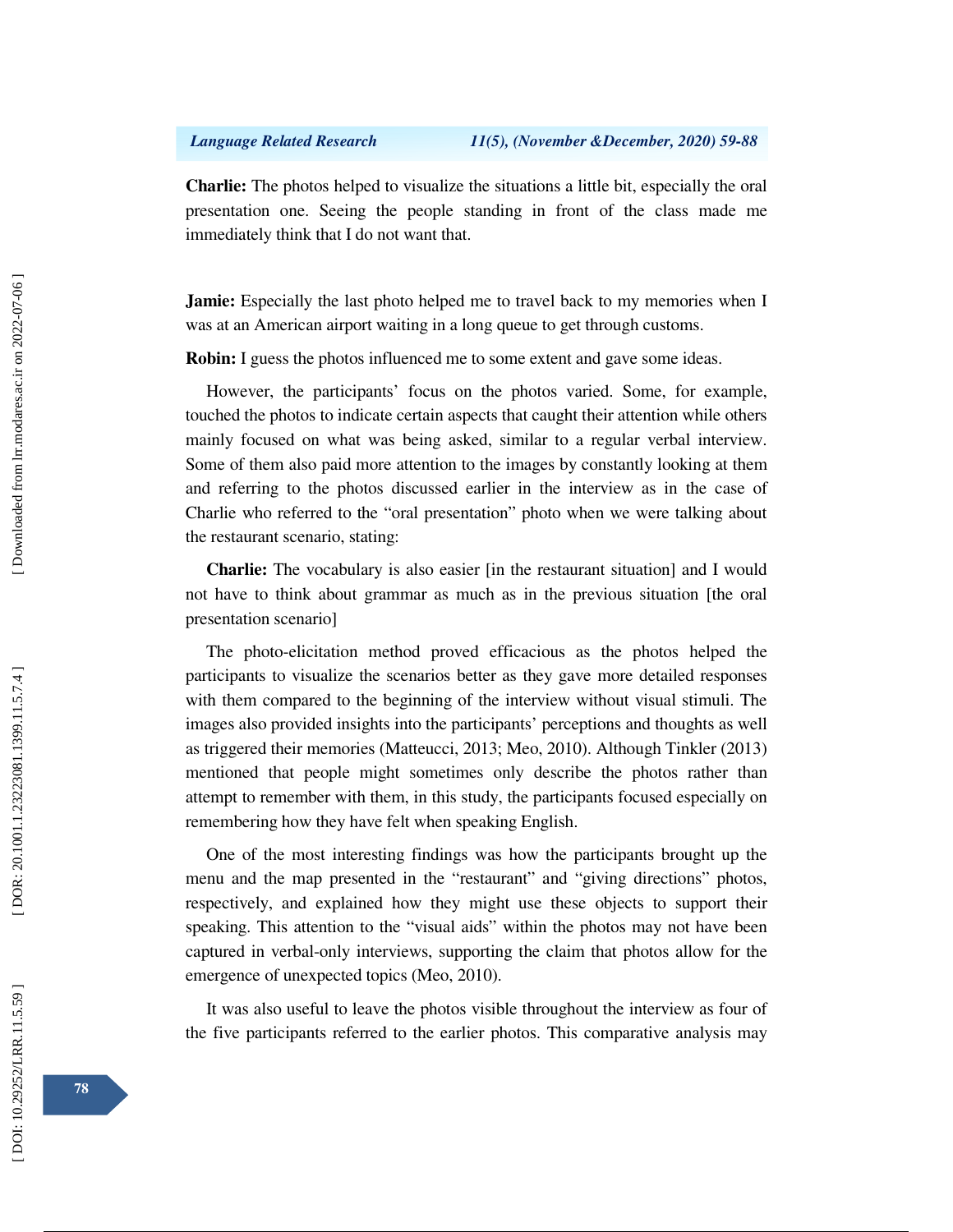not have occurred in regular interviews as participants may not recall or make connections to the previous scenarios if they have nothing tangible to remind them. An effective example of this is when Joey, despite stating that the photos did not help much, referenced the "oral presentation" photo throughout the interview and compared it with other scenarios, the "restaurant" photo in particular:

**Joey:** But compared to the oral presentation situation, this restaurant one is not causing any stress.

This could imply that the photos influence the participants' answers subconsciously which would be another way for unexpected topics to emerge.

The participants also looked at the photos rather than maintaining eye-contact with the interviewer which likely made the interviews more comfortable and less stressful as suggested by Prosser and Burke (2006, cited in Tinkler, 2013). Finally, some participants physically touched the photos when they were speaking, which could enhance their concentration and engagement, such as Charlie, who touched the restaurant photo when explaining how that situation is more comfortable for them than the oral presentation, and Jamie who held up the airport photo when describing a trip to the USA.

Overall, the photo-elicitation interviews proved fruitful for better understanding participants' perspectives and experiences of using English, and for drawing out more in-depth responses. Participants overwhelmingly engaged with the photos during the interview process, using them to: visualize the situation, reduce direct eye contact with the interviewer, refer to previously shown photographs to make comparisons, and articulate personal experiences beyond what was asked by the interviewer. There are two serendipitous findings of mention. The first is that leaving previous photos in sight can invoke extended and more comprehensive discussion, particularly for the purposes of comparing emotional experiences and for discovering connections between events and scenarios. The second is that participants noticing and alluding to the detailed, concrete elements as well as the 'characters' in the photos, engendered a greater awareness of the situational context and generated unexpected commentary about how various elements, objects, and people can help facilitate the communicative process in different social circumstances.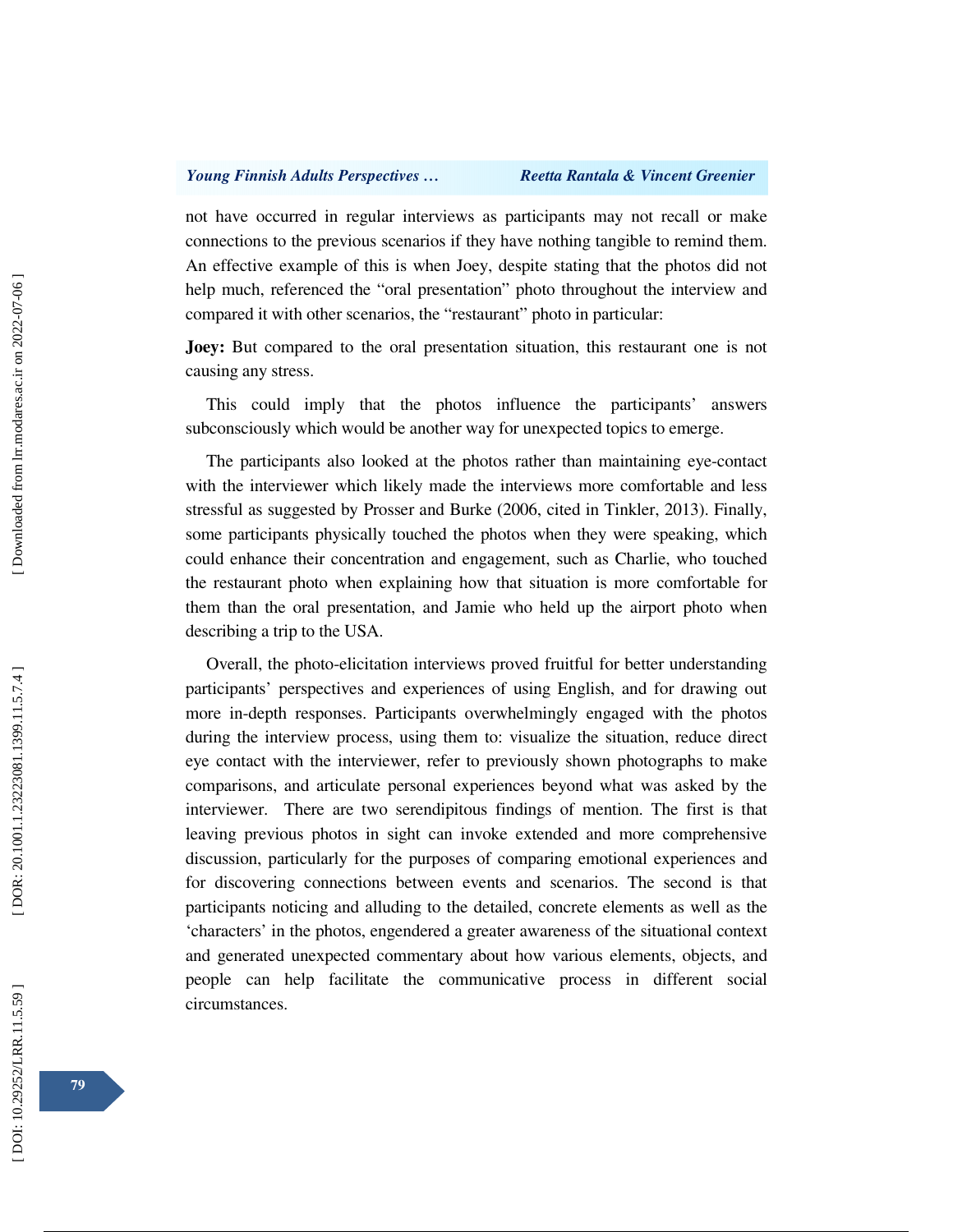## **5. Limitations and Recommendations for Future Research**

This study investigates the perceptions of only a small number of young Finnish people, most of whom had similar demographic and educational backgrounds, hence further narrative research concerning the influence of confidence and anxiety when using English could illuminate how these affective factors are experienced, perceived, and managed differently by a diverse range of participants, in particular individuals from different first language backgrounds within Finland (e.g. Swedish, Russian, Estonian, German, Arabic, Romi, and Sami languages). Also, this study examined a limited number of plausible scenarios, therefore future research should expand on the variety of social, academic, and professional circumstances presented (e.g., exchanging money, talking with classmates and/or teachers in school, occupation-specific speaking activities, using English as a lingu franca in everyday interaction, etc.) and could combine visual methods with more traditional data collection instruments such as observation and large-scale surveys. The narrow focus of this study, makes generalization difficult, especially in how the findings may be applied to individuals from different linguistic, cultural, and socioeconomic backgrounds.

In addition, more extensive, longitudinal studies considering multiple affective factors (e.g. motivation, agency, attitudes toward the L2, inhibition, willingness to speak, etc.) would contribute to formulating a better overall picture of how affective variables impact L2 speaking, and the influence of pedagogical approaches and curriculum policies on learners in the classroom and beyond. More specifically, longitudinal, ethnographic studies could explore whether students (and teachers) believe English education indeed overemphasizes grammar at the expense of communicative skills in Finland, and if and how this affects young people as they transition from school to the real world.

Concerning the use of photo-elicitation interviews in Applied Linguistics research, experimental studies, where the treatment group is interviewed with visual stimuli while the control group is given verbal-only interviews, could help elucidate whether the technique positively or negatively (or neutrally) influences participants' responses, and may also stimulate the construction of field-specific considerations, processes, and models. Moreover, in this study, photo-elicitation was used only once and the photos were selected by the researchers; going forward, longitudinal research might employ participant-selected and/or participant-produced photos to evoke more emotional responses and experiential connections, and to gather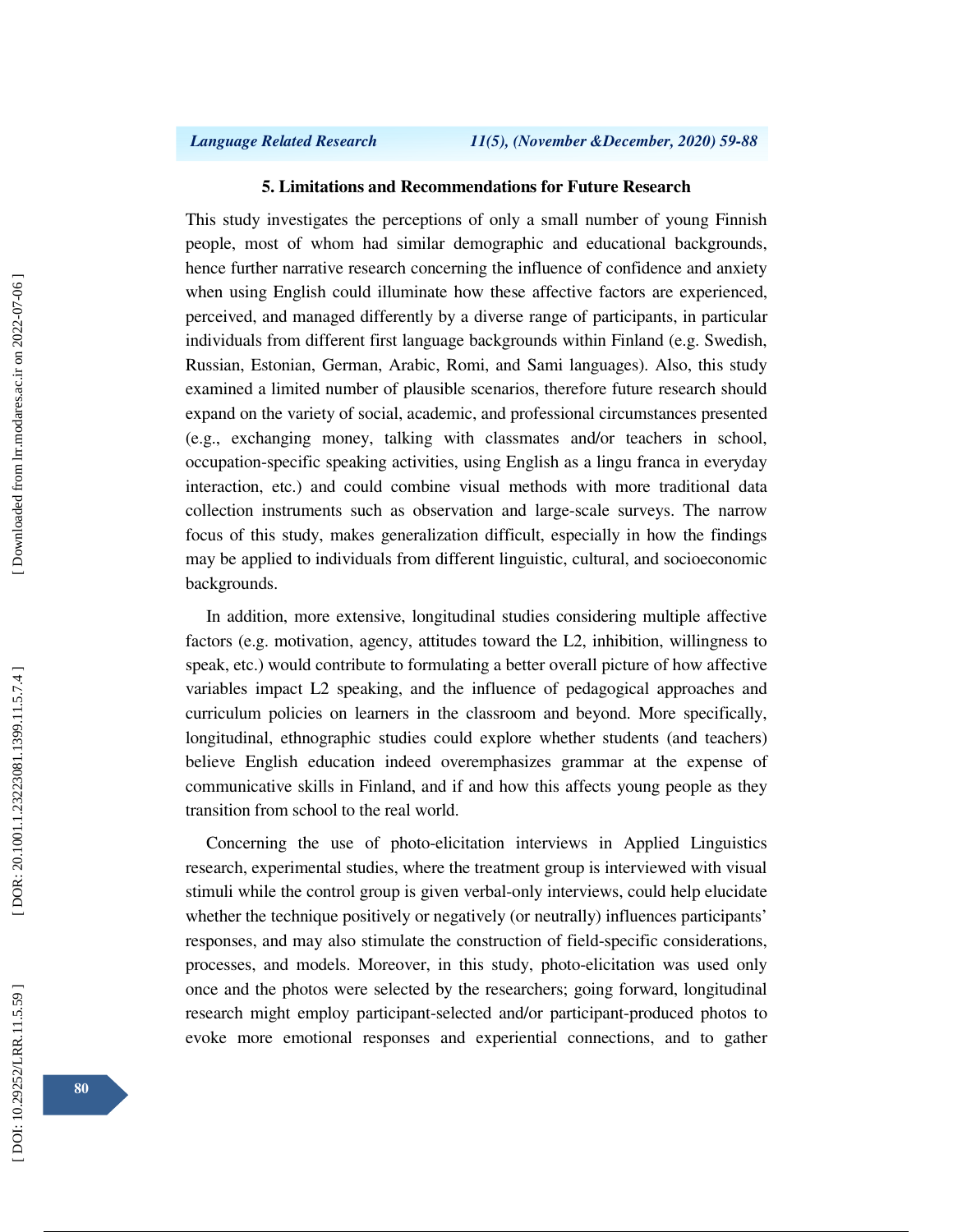extended accounts and descriptions of affective factors and other phenomenon. While widely used in other social science disciplines, the suitability of photoelicitation interviews in Applied Linguistics research is still an open question.

### **6. Conclusion**

The goal of this study was two-fold. First, it aimed to better understand how selfconfidence and anxiety affect young Finnish adults' perspectives on speaking English as a foreign language in different communicative situations. Secondly, the paper explored how photo-elicitation interviews impact the participants' responses, with special attention to how they augment emotional recollection and vitalize more narrative accounts of experience.

In accord with previous research, this study found that (1) language anxiety negatively impacts one's willingness to speak, particularly when there is a fear of judgment; (2) concern about making mistakes originates from didactic teaching methods, and (3) participants possessed a greater sense of communicative confidence in familiar situations. However, this study indicates that personal narratives provide greater insights into the affective domain of young Finnish adults when using English in specific situations. In regard to the second research goal, the photo-elicitation method proved surprisingly useful for stimulating discussion of topics that may not have appeared in verbal-only interviews such as the participants' reliance on concrete material to support speaking and actively referring back to previous scenarios/topics to make comparisons. It also dynamized more reflective and detailed responses about the participants' personal experiences and feelings. Thus, this study offers insight into both the influence of self-confidence and language anxiety in speaking in different formal and informal situations among young Finnish adults and exemplifies the potential benefits of using photoelicitation interviews in Applied Linguistics research.

#### **Disclosure statement**

No potential conflict of interest was reported by the authors.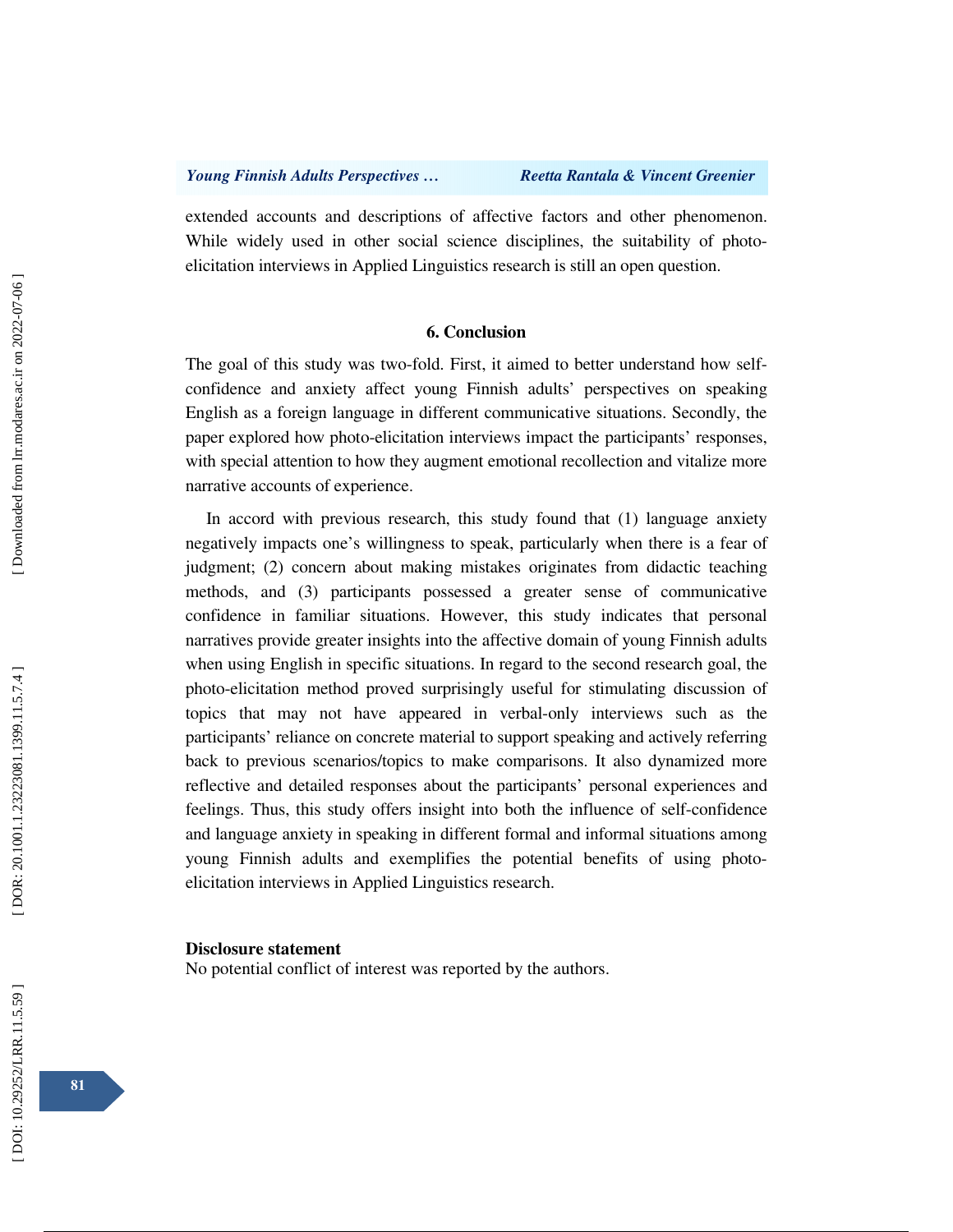### **References**

- Academy of Applied Pharmaceutical Sciences (AAPS) Inc. (2016). *3 ways food safety training pros say online food ordering may lead to better health*. Toronto. [Photograph]. AAPS. https://www.aaps.ca/blog/3-ways-food-safety-trainingpros-say-online-food-ordering-may-lead-to-better-health.php
- Alnuzaili, E. S., & Uddin, N. (2020). Dealing with anxiety in foreign language learning classroom. *Journal of Language Teaching and Research*, *11*(2), 269- 273.
- Aro, M. (2013). Kielen oppijasta kielen osaajaksi. In Tiina Keisanen, Elise Kärkkäinen, Mirka Rauniomaa, Pauliina Siitonen & Maarit Siromaa (Eds.), *Osallistumisen multimodaaliset diskurssit – Multimodal discourses of participation*, vol. 71, (pp. 11-28). AFinLA yearbook 2013. Suomen soveltavan kielitieteen yhdistys [Finnish Association of Applied Linguistics AFinLA].
- Berger, J. (1992). *Keeping a rendezvous*. Vintage Classics/Penguin Random House.
- Birkeland, Å. (2013). Research dilemmas associated with photo elicitation in comparative early childhood education research. *Research in Comparative and International Education*, *8*(4), 455-467.
- Brown, H.D. (2000). *Principles of language learning and teaching*, 4th ed. Longman.
- Clark-Ibáñez, M. (2004). Framing the social world with photo-elicitation Interviews. *American Behavioral Scientist,* 47(12), 1507-1527.
- Collier, J. (1967). *Visual anthropology: Photography as a research method*. Rinehart & Winston.
- Cummins, J. (1991). Interdependence of first-and second-language proficiency in bilingual children. In E. Bialystok (Ed.), *Language processing in bilingual children*, (pp. 70-89). Cambridge University Press.
- Dörnyei, Z. (2007). *Research methods in applied linguistics: Quantitative, qualitative, and mixed ethodologies*. Oxford University Press.
- Dufva, H., Alanen, R., Kalaja, P., & Surakka, K. (2007). "Englannin kieli on jees!": englannin kielen opiskelijat muoto-kuvassa. In S. Olli-Pekka, T. Nikula, & P. Kalaja (Eds.), *Kieli oppimisessa – Language in learning* (pp. 311-329. AFinLA yearbook 2007. Suomen soveltavan kielitieteen yhdistys.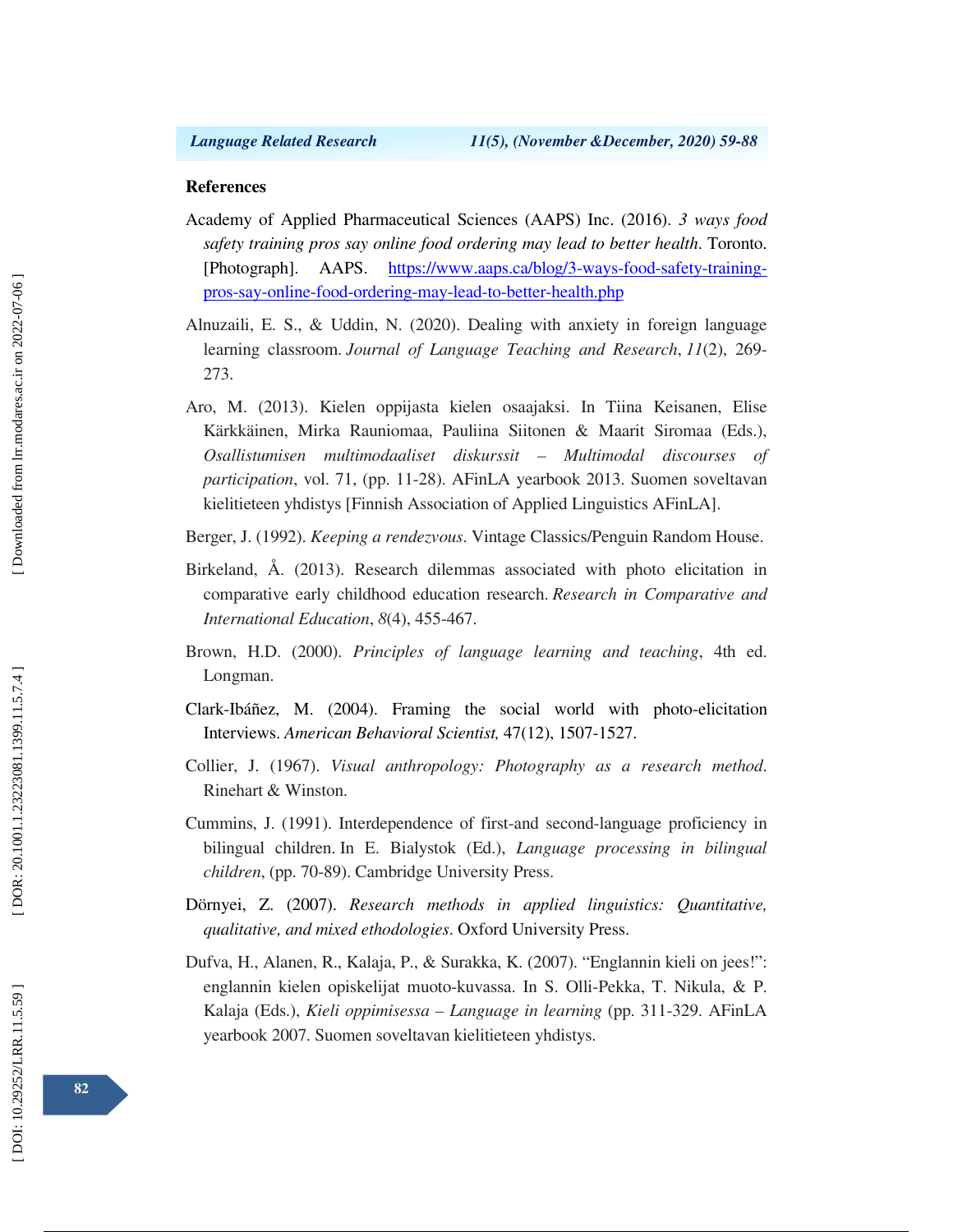- Gardner, R.C. & MacIntyre, P. (1993). A student's contributions to secondlanguage learning, Part II: Affective variables. *Language Teaching* 26(1), 1-11,
- Guo, M. & Wang, Y. (2013). Affective factors in oral English teaching and learning. *Higher Education of Social Science,* 5(3), 57-61,
- Habrat, A. (2018). *The role of self-esteem in foreign language learning and teaching*. Springer International Publishing.
- Harjanne, P. & Tella, S. (2010). Vieraiden kielten opetus Suomessa– nykytilanteen tarkastelua: KIELO-tutkimushankkeen taustaa ja teoriaa. [Teaching foreign languages in Finland – current situation: background and theory to KIELO research project.]. In E. Ropo, H. Silfverberg, & T. Soini (Eds.), *Toisensa kohtaavat ainedidaktiikat.* [Encountering didactics.] (pp. 35-48) Tampereen yliopisto.
- Harper, D. (2002). Talking about pictures: A case for photo elicitation. *Visual Studies* 17(1), 13-26.
- Helena Daily English (2018). *Everyday English Conversations Practice: Lesson 12 – Asking Directions.* [Photograph]. http://helenadailyenglish.com/everydayenglish-conversations-practice-lesson-12-asking-directions.html
- Henter, R. (2014). Affective factors involved in learning a foreign language. *Procedia - Social and Behavioural Sciences, 127*, 373-378.
- Jaatinen, R., & Saarivirta, T. (2014). The evolution of English language teaching during societal transition in Finland –A mutual relationship or a distinctive process? *Australian Journal of Teacher Education*, *39*(11), 3, 29-44.
- Jin, Y., de Bot, K., & Keijzer, M. (2017). Affective and situational correlates of foreign language proficiency: A study of Chinese university learners of English and Japanese. *Studies in Second Language Learning and Teaching*, *7*(1), 105- 125.
- Kalaja, P., Alanen, R., Dufva, H. & Palviainen, A. (2011). Englannin ja ruotsin kielen oppijat toimijoina koulussa ja koulun ulkopuolella. *AFinLA-E: Soveltavan Kielitieteen Tutkimuksia*, (3), 62-74.
- Kopperoinen, A. (2011). Accents of English as a lingua franca: a study of Finnish textbooks. *International Journal of Applied Linguistics*, *21*(1), 71-93.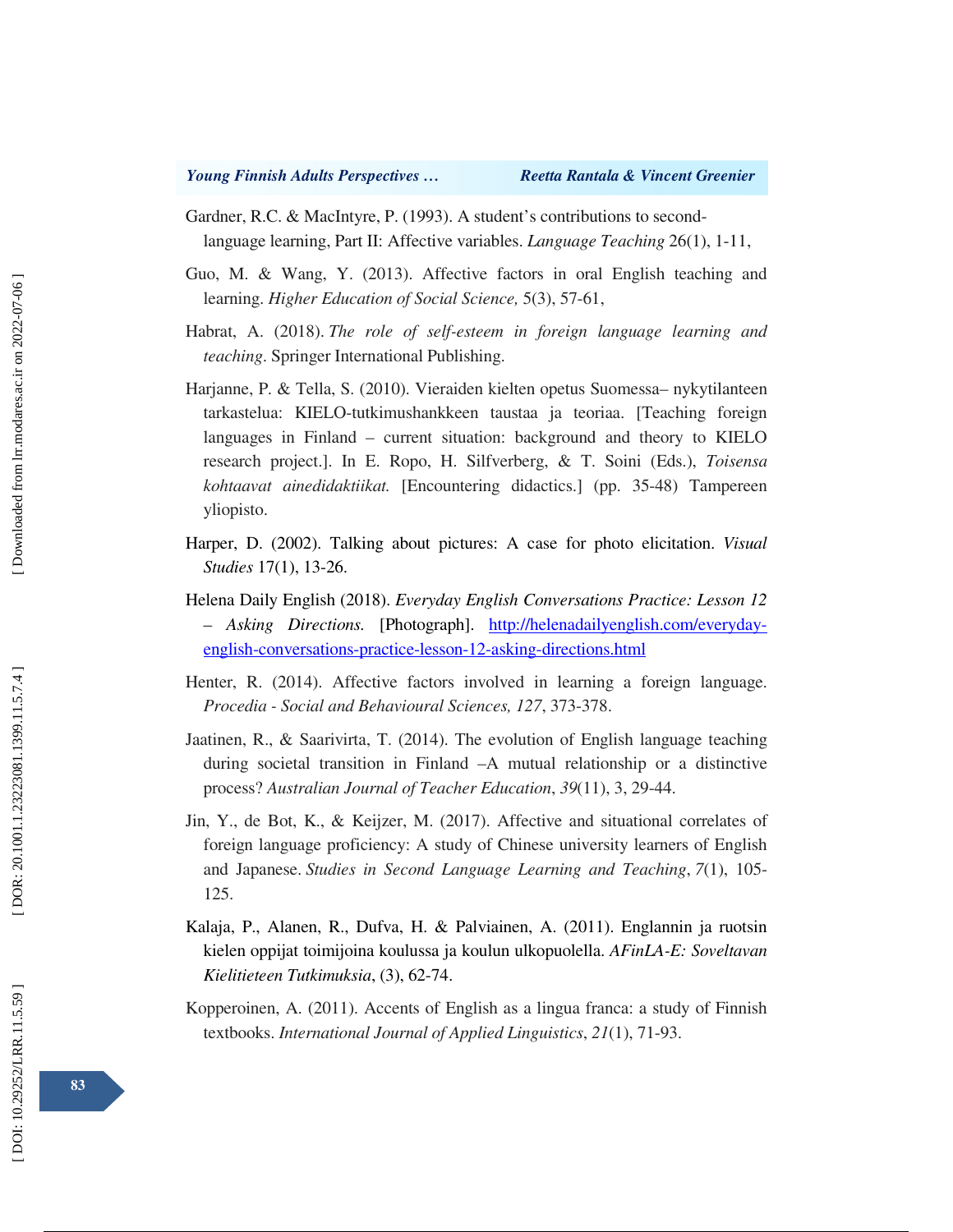- Lapenta, F. (2011). Some theoretical and methodological views on photoelicitation. In E. Margolis & L. Pauwels (Eds.), *The SAGE handbook of visual research methods* (pp. 201-213). SAGE Publications Ltd.
- Learnz. (2018). New Zealand Customs Service. *Customs and Immigration*. [Photograph]. Learnz, Powered by Core. http://www.learnz.org.nz/ airport/customs-and-immigration
- van Leeuwen, T., & Jewitt, C. (Eds.). (2001). *The handbook of visual analysis*. Sage.
- Leonard, M. & McKnight, M. (2015). Look and tell: using photo-elicitation methods with teenagers. *Children's Geographies,* 13(6), 629-642. http://doi.org/10.1080/14733285.887812
- Leppänen, S., & Nikula, T. (2007). Diverse uses of English in Finnish society: Discourse-pragmatic insights into media, educational and business contexts. *Multilingua*, *26*(4), 333-380. http://doi.org/10.1515/MULTI.2007.017
- Leppänen, S., Pitkänen-Huhta, A., Nikula, T., Kytölä, S., Törmäkangas, T., Nissinen, K., Kääntä, L., Virkkula, T., Laitinen, M., Pahta, P., Koskela, H., Lähdesmäki, S., & Jousmäki. H. (2011). National survey on the English language in Finland: UAPAses, meanings and attitudes. *Studies in Variation, Contacts and Change in English*, *Volume 5* .
- Linhart, T. (2016). *8 Steps to improve your classroom presentations*. [Photograph]. Terry Linhart, Truth Work Media. https://terrylinhart.com/8-steps-presentations/
- MacIntyre, P., Clément, R., Dörnyei, Z., & Noels, K.A. (1998). Conceptualizing willingness to communicate in a L2: A situational model of L2 confidence and affiliation. *The Modern Language Journal,* 82(4), 545-562.
- Marion, J. S., & Crowder, J. W. (2013). *Visual research: A concise introduction to thinking visually*. A &C Black.
- Matteucci, X. (2013). Photo elicitation: Exploring tourist experiences with researchfound images. *Tourism Management,* 35, 190-197.
- Meo, A.I. (2010). Picturing students' habitus: The advantages and limitations of photo-elicitation interviewing in a qualitative study in the city of Buenos Aires. *International Journal of Qualitative Methods,* 9(2), 149-171.

Mumbai Mirror. (2015). *7 secrets to ace your job interview.* Times of India.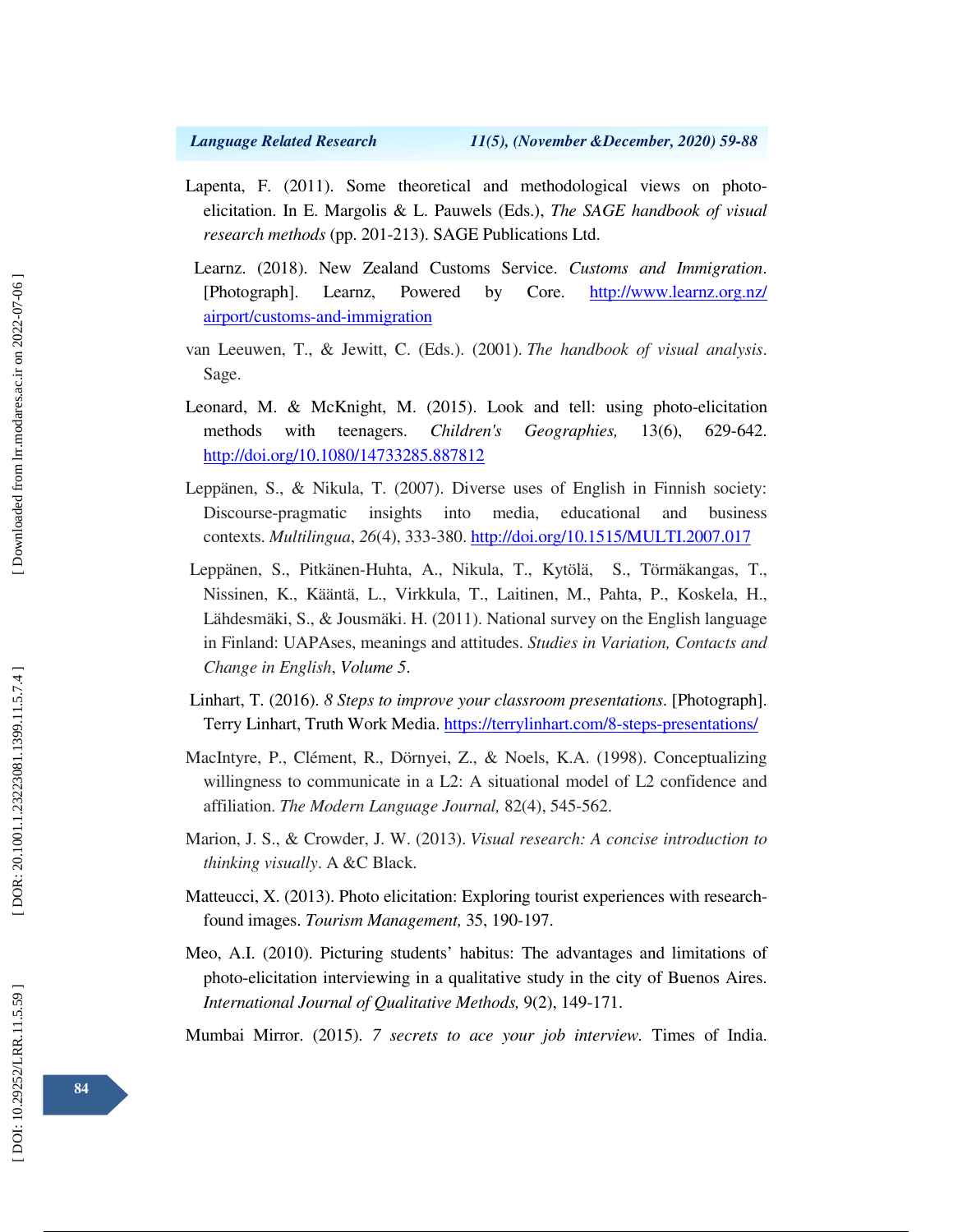Gurgaon, Haryana. [Photograph]*.* https://timesofindia.indiatimes.com/lifestyle/relationships/work/7-secrets-to-ace-your-jobinterview/articleshow/49478377.cms

- Ni, H. (2012). The effects of affective factors in SLA and pedagogical implications. *Theory and Practice in Language Studies*, *2*(7), 1508-1513.
- Paakki, H. (2013). *Difficulties in speaking English and perceptions of accents a comparative study of Finnish and Japanese adult learners of English*. University of Eastern Finland (Unpublished Master's Dissertation).
- Paakki, H. (2016). Miksi englannin kieli ei taivu? *Kieli, koulutus ja yhteiskunta,* 7(2). Saatavilla.
- Park, H. & Lee, A. (2005). L2 learners' anxiety, self-confidence and oral performance. In *Proceedings of the 10th Conference of Pan-Pacific Association of Applied Linguistics* (pp. 197-208). PAAL
- Ranta, E. (2010). English in the real world vs. English at school: Finnish English teachers' and students' views. *International Journal of Applied Linguistics*, *20*(2), 156-177.
- Riasati, M. (2018). Willingness to speak English among foreign language learners: A causal model. *Cogent Education*, *5*(1), 1455332.
- Roiha, A. (2019). Investigating former pupils' experiences and perceptions of CLIL in Finland: A retrospective analysis. *Nordic Journal of Studies in Educational Policy*, *5*(2), 92-103.
- Rose, G. (2016). *Visual methodologies: An introduction to researching with visual materials, 4th Edition*. Sage.
- Rose, H., McKinley, J., & Baffoe-Djan, J. B. (2020). *Data collection research methods in applied linguistics*. Bloomsbury Academic.
- Saldaña, J. (2013). *The coding manual for qualitative researchers, 2nd Edition*. Sage Publications Ltd.
- Shaw, D. (2013). A new look at an old research method: photo ‐elicitation. *TESOL Journal*, 4(4), 785-799.

Soler-Carbonell, J., Saarinen, T., & Kibbermann, K. (2017). Multilayered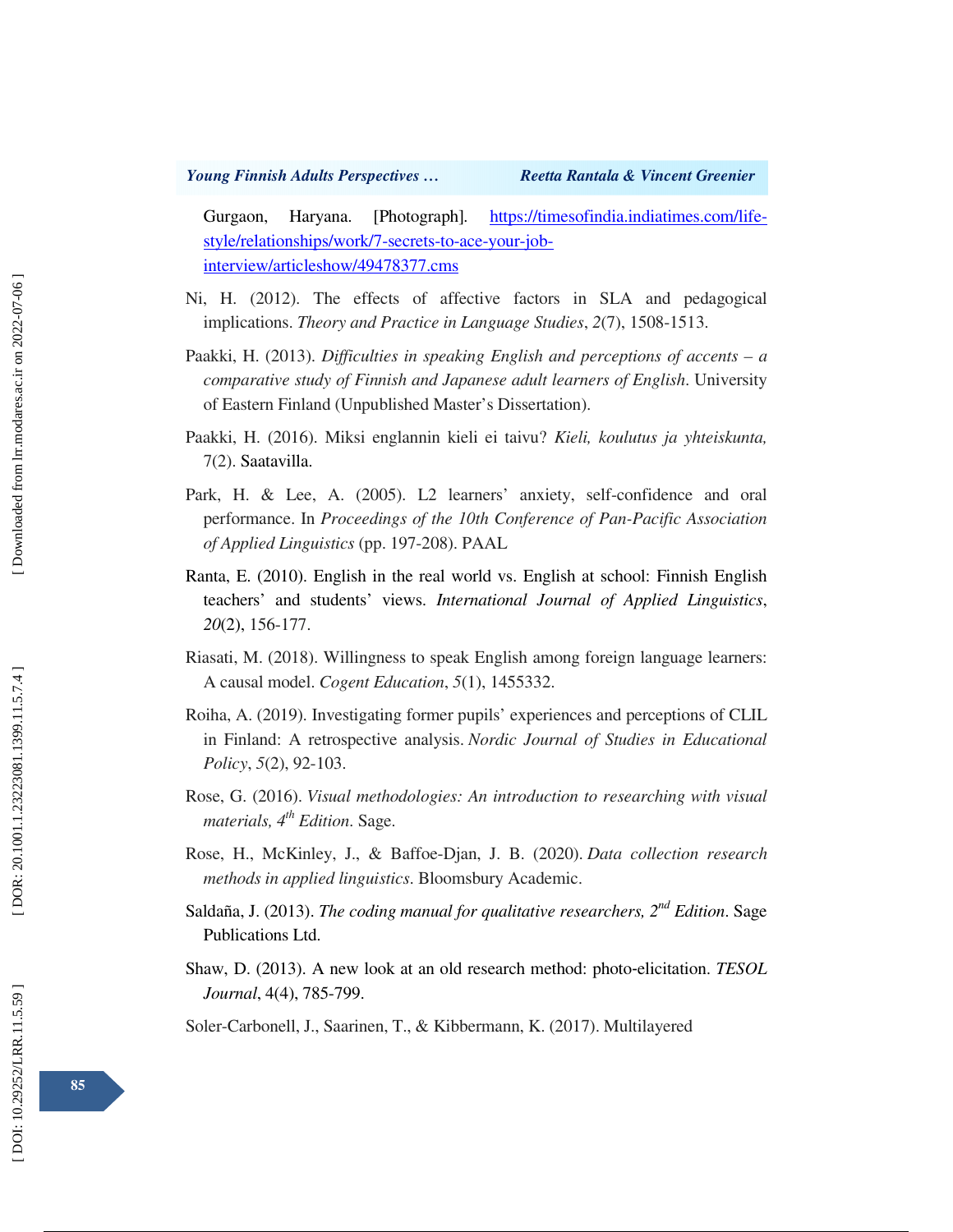perspectives on language policy in higher education: Finland, Estonia, and Latvia in comparison. *Journal of Multilingual and Multicultural Development*, *38*(4), 301-314.

- van Splunder, F. (2016). Language ideologies regarding English Medium Instruction in European Higher Education: Insights from Flanders and Finland. In E. Barakos & J.W. Unger (Eds.) *Discursive Approaches to Language Policy* (pp. 205-230), Palgrave MacMillan.
- Taavitsainen, I., & Pahta, P. (2003). English in Finland: Globalisation, language awareness and questions of identity. *English Today*, 19(4), 3-15.
- Tammenga-Helmantel, M., & Maijala, M. (2019). The position of grammar in Finnish, Dutch, and global course books for German as a foreign language. *Language Teaching Research*, *23*(5), 562-583.
- Tinkler, P. (2013). Photo-interviews: Listening to talk about photos. In P. Tinkler (Ed.) *Using photographs in social and historical research*. (pp. 173-194). Sage Publications Ltd.
- Uplifting Today. (2018). *15 things I wish I would've known in my 20's*. [Photograph]. Entertainment Times. https://www.upliftingtoday.com/2018/07 /15-things-i-wish-i-wouldve-known-in-my-20s/
- Wang, C., & Burris, M. A. (1997). Photovoice: Concept, methodology, and use for participatory needs assessment. *Health education & behavior*, *24*(3), 369-387.
- Woodrow, L. (2006). Anxiety and speaking English as a second language. *RELC Journal,* 37(3), 308-328.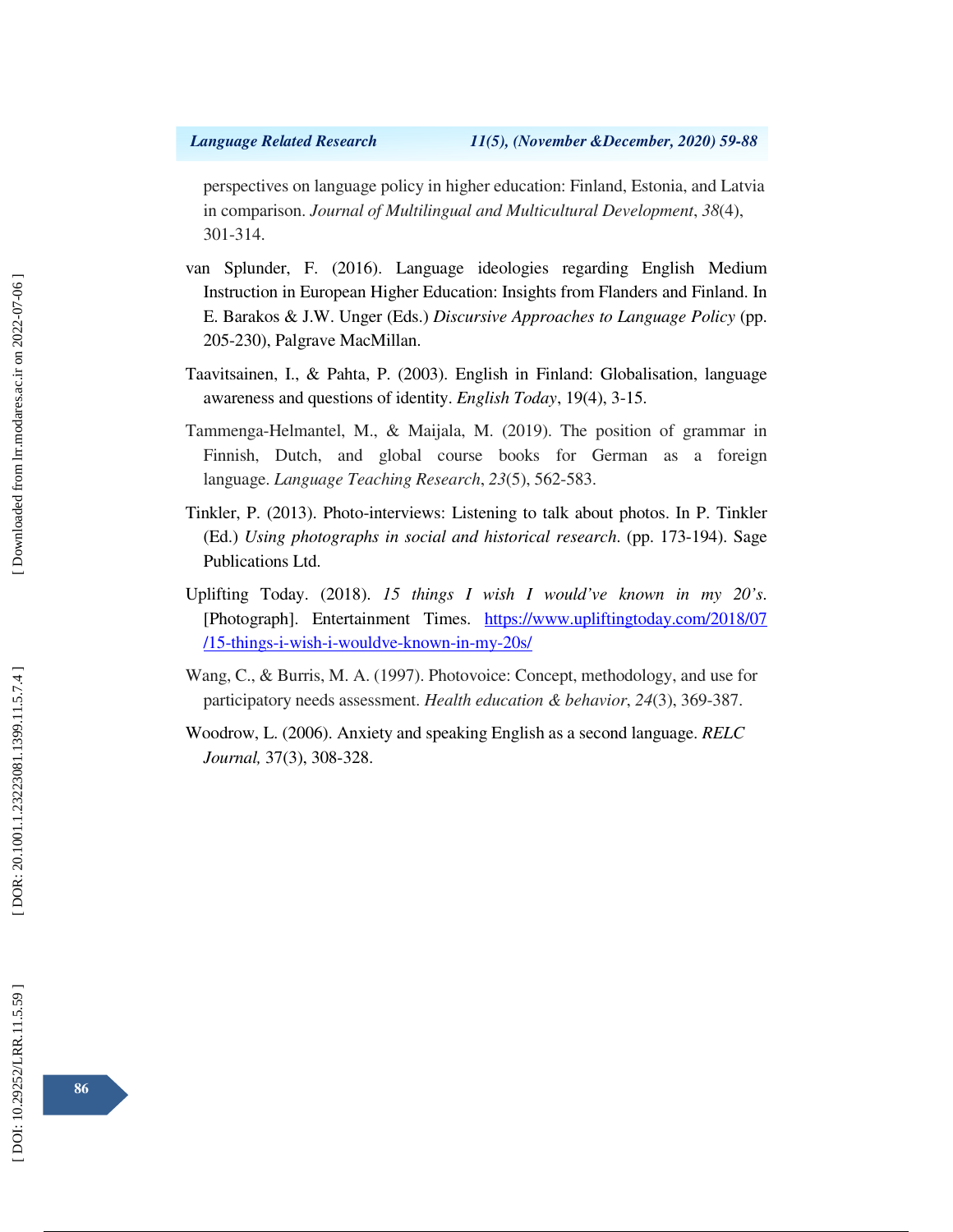## **About the Authors**

<sup>1</sup> Reetta Rantala holds an MA in Language and Linguistics from the University of Aberdeen. After graduating from Aberdeen, she returned to Finland and enrolled in the School of Education at the University of Tampere to become a primary school teacher and English instructor. Her main interest is to continue to explore English education in Finland through her future postgraduate research, particularly in the Finnish primary school context.

**2 Vincent Greenier** is a Lecturer in Linguistics & TESOL at the University of Aberdeen (UK). He holds a PhD in Language Teaching and Learning from the University of Auckland and has been a teacher and teacher trainer for more than 15 years, including time in the United States, South Korea, New Zealand, and the UK. His main research interests are creative approaches to language teaching, teacher identity, individual differences, and innovative approaches to qualitative research.